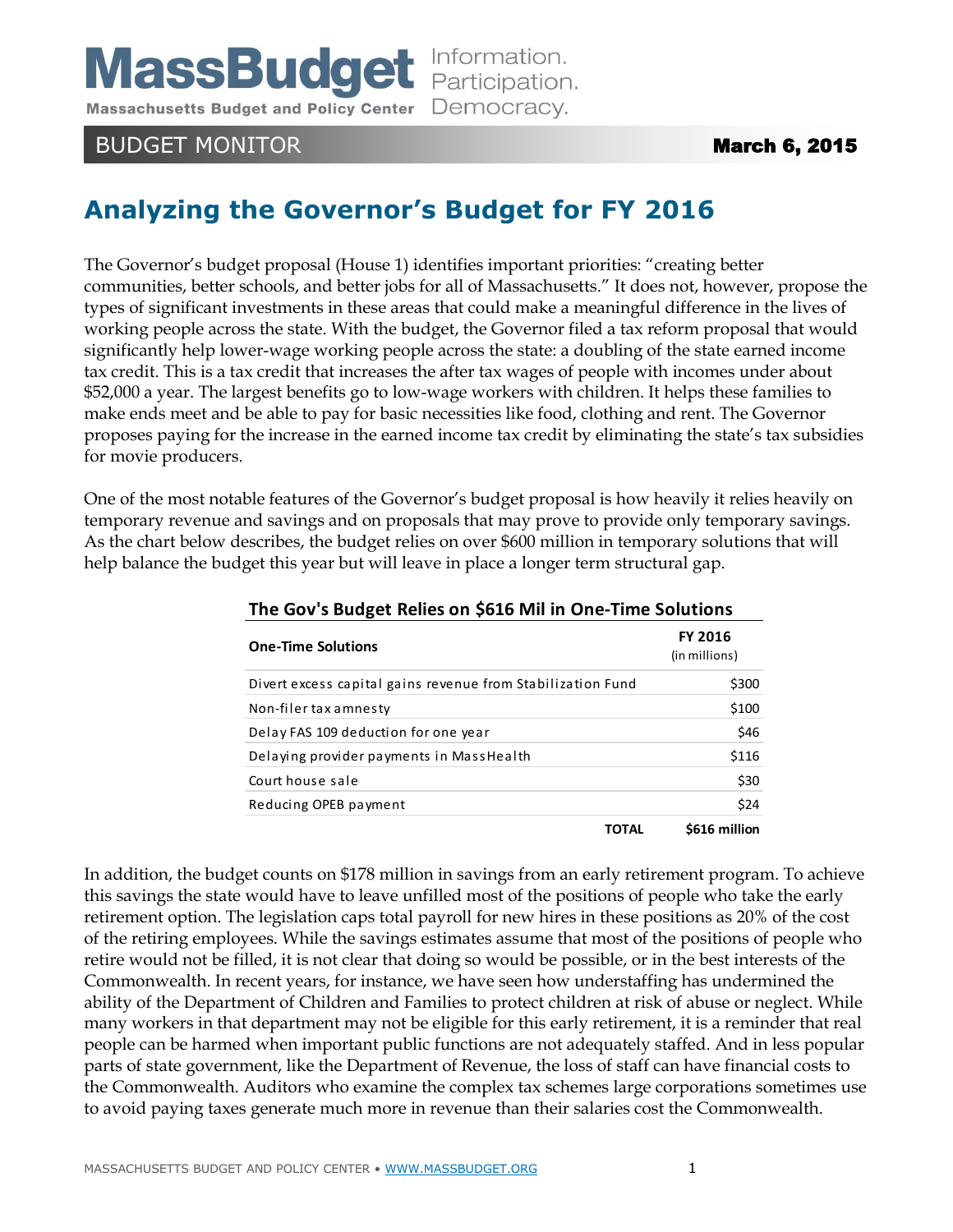Cutting staff at the Department of Revenue can cost the Commonwealth tens of millions of dollars in taxes that are owed but never paid.

If the early retirement plan does produce savings, then there will be significant cuts across state government that are not being shown in the appropriations in the House 1 proposal. The savings from early retirement are presented as separate from line item appropriations. But if the savings are achieved, it will mean that actual spending in a number of parts of government will be much less than what is shown in the budget, and cuts will be larger than those described in this Budget Monitor.

The pages that follow describe funding levels in different parts of state government. In many areas the Governor proposes level funding (at least before the effects of early retirement).

In a few areas the budget proposes increases, including the following:

- In addition to continuing new supplemental funding for the Department of Children and Families from FY2015, the Governor proposes an extra \$29 million to help the department protect a growing number of vulnerable children in its care. This includes a new \$2.2 million for Family Resource Centers.
- In order to bring MassHealth in line with a law requiring coverage for certain services for children with autism, the budget includes additional funding in MassHealth to cover therapeutic services for children with autism.
- The budget proposal includes a 2.4% increase in funding for Chapter 70, the major state program that provides education aid to cities and towns.

The budget also proposes a number of cuts, including the following:

- The elimination of a program to increase the number of districts offering full day kindergarten.
- A cut in funding for health insurance for state employees that could require employees to pay as much as \$1,000 more a year for their health insurance.
- A reduction in funding for income eligible child care that will make it harder for low wage working parents to afford child care and be able to work.

Ultimately, the shortcomings of this budget proposal reflect ongoing problems that our Commonwealth has faced for more than a decade: after cutting the income tax by over \$3 billion dollars we have seen deep cuts to things that are important to people across the commonwealth and to the strength of our economy. Between 2001 and 2015, for instance, funding for higher education has been cut 21 percent, environmental protection and recreation (parks, swimming pools, rinks) has been cut 33 percent, local aid has been cut 45 percent, early education and care has been cut 23 percent and funding for public health has been cut 25 percent (all numbers adjusted for inflation).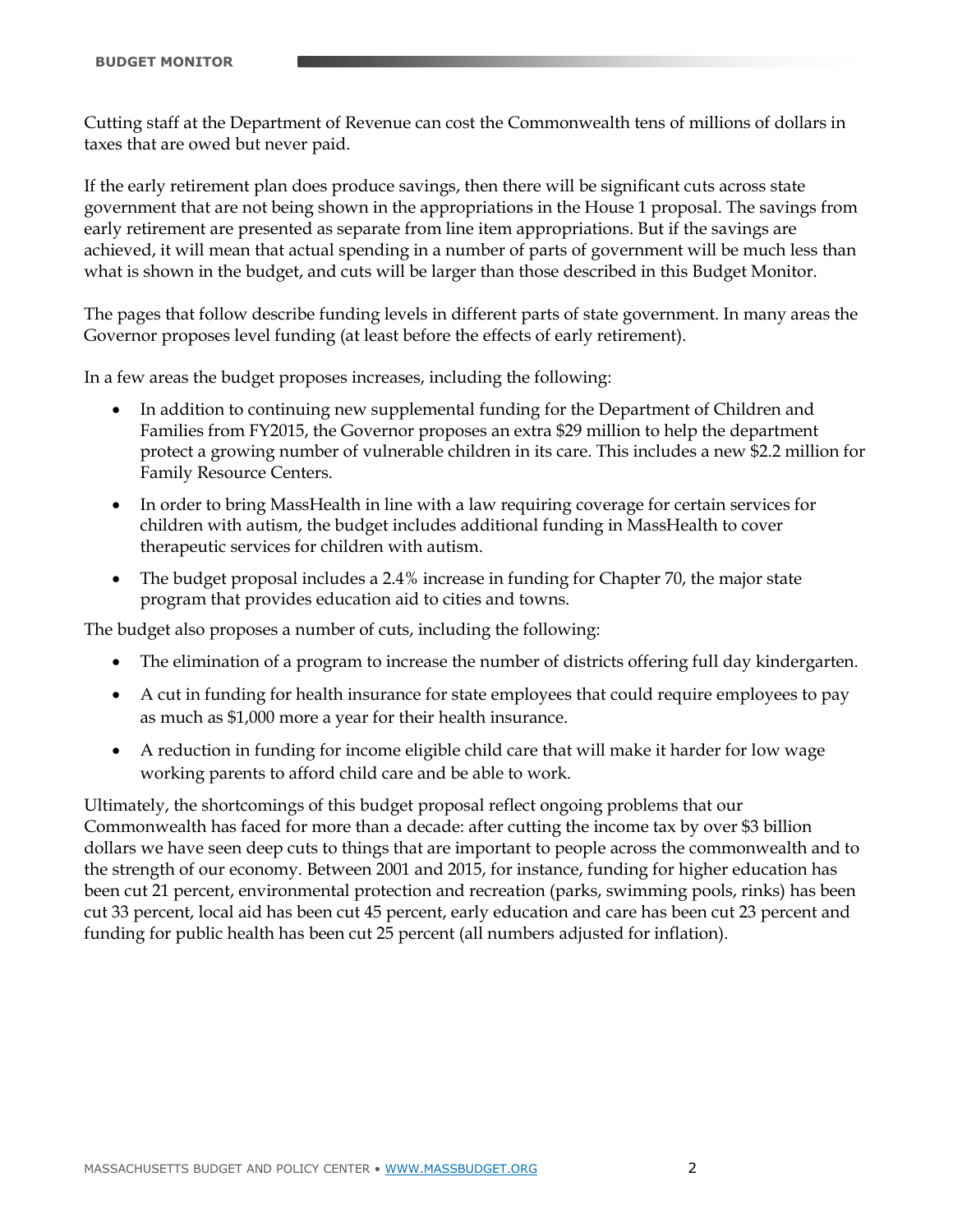# **Early Education & Care**

The Governor's FY 2016 budget proposal of \$544.8 million for programs and services administered by the Department of Early Education and Care (EEC) is virtually the same as current spending. Nine programs serving these children and their families receive exactly the same amount as current spending.

The proposed appropriation for **TANF Related Child Care** of \$121.4 million is \$10.0 million less than FY 2015. This program provides child care for children of families served by or transitioning from Transitional Aid to Families with Dependent Children (TAFDC). The decrease is mostly due to a projected decrease in the TAFDC caseload next year. The Department of Early Education and Care (EEC) also projected a decrease in the caseload, but recommended an appropriation of \$127.8 million for this account. The Governor's proposal is \$6.4 million less than the EEC recommendation. The number of families and children receiving TAFDC has decreased significantly in the last few years. For more detailed information on caseload levels for transitional assistance accounts, see "Research and Statistics" on the [DTA home page.](http://www.mass.gov/eohhs/gov/departments/dta/)

**Supportive Child Care**, which provides early education and care opportunities to children in the care of the Department of Children and Families, the primary child welfare agency serving kids who have been abused and neglected, received an increase of \$20.5 million (26 percent) to \$100.2 million in the Governor's proposal. This recommendation falls \$7.8 million below EEC's recommended appropriation of \$108.0 million to meet the needs of these children. In the past, budget language has stated that all children with open DCF cases receive a subsidy. However, many children have had to wait for a subsidy even though there has not been an official wait list. The Governor's increase should help eliminate waiting periods for most of these children. And for those who do have to wait, an official wait list is required in the budget language proposed by the Governor.

|                          | <b>FY 2015</b><br>Current | <b>FY 2016</b><br>Governor | <b>FY 2016 Gov. -</b><br>FY 2015 Current | <b>Notes</b> |
|--------------------------|---------------------------|----------------------------|------------------------------------------|--------------|
| Birth Through Pre School | 14,600,000                | 0                          | (14,600,000)                             |              |
| Income Eligible Care     | 241,894,678 252,944,993   |                            | 11,050,315                               |              |
| Total                    | 256,494,678               | 252.944.993                | (3,549,685)                              |              |

**INCOME ELIGIBLE SERVICES & SUPPORT**

**Income Eligible Child Care** provides a subsidy for eligible low-income families, but underfunding has resulted in a waitlist for a subsidy that numbered 25,436 children at the beginning of March. The Governor proposal provides \$252.9 million in FY 2016. In FY 2015, the budget included a **Birth Through Pre School** account which provided access to around 2,500 children who were on the waiting list. After combining these two accounts in FY 2015 (see the table below), this year's appropriation is \$3.5 million below FY 2015 spending for Income Eligible children and families. Providing less money than last year in these two accounts could lead to a further increase in the number of children waiting. And when families can't find affordable and stable care for their children, it makes it harder for parents to succeed in the workplace. See [Declines in Work Supports for Low-Income Parents](http://www.massbudget.org/report_window.php?loc=Declines_Work_Supports_Low-Income_Parents.html) for more information about the long term funding decline in early education and care.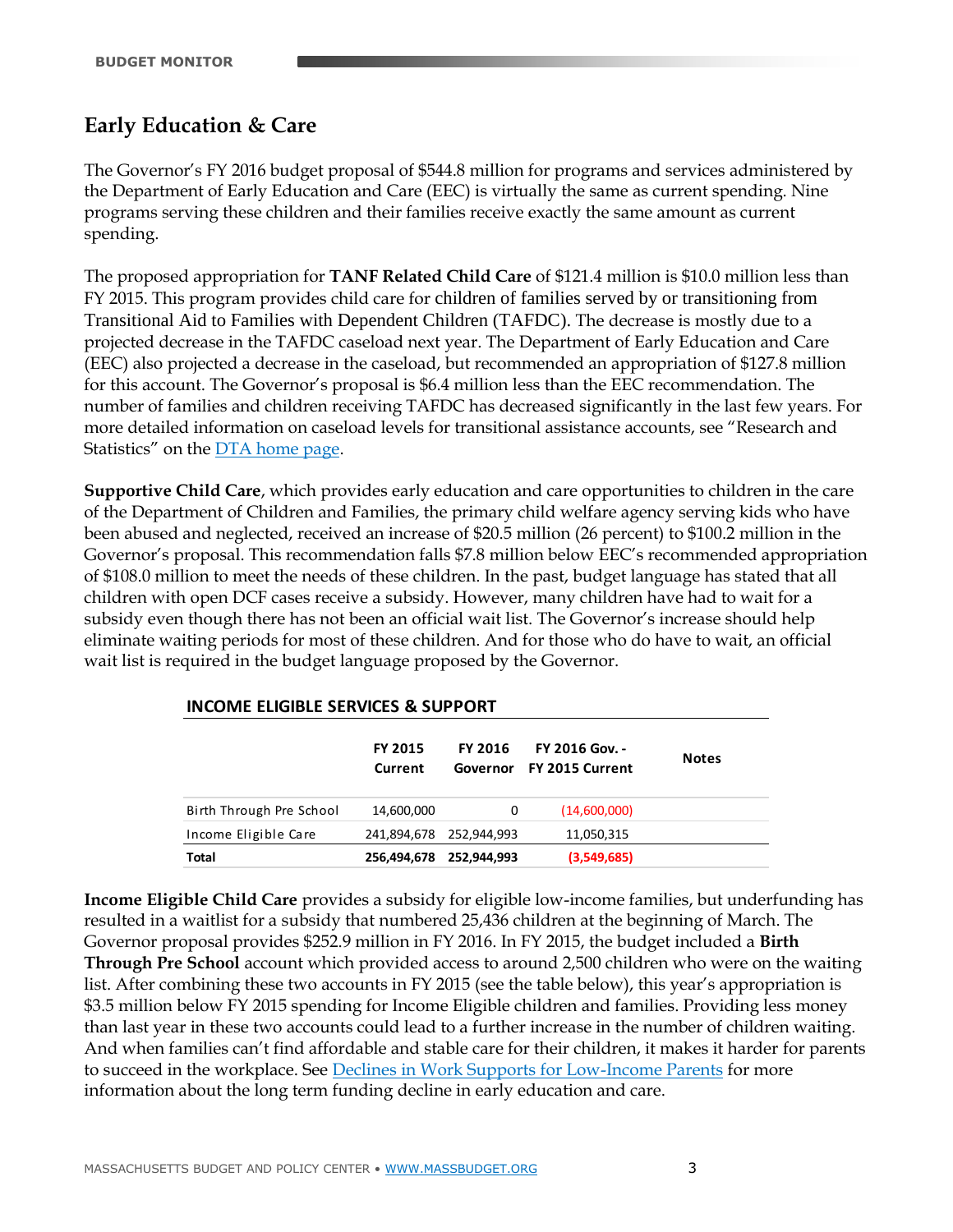# **K-12 Education**

Education plays a central role in developing the next generation of citizens in the Commonwealth and strengthening our state economy - see [A Well Educated Workforce is Key to State Prosperity.](http://www.massbudget.org/report_window.php?loc=education_wages_epi.html)

Despite a modest increase to Chapter 70 aid in the Governor's proposal, targeted grant programs, some of which support students who face the greatest challenges, would be reduced by a combined \$13.2 million from current levels. In many cases, the Governor's proposals for FY 2016 continue the mid-year cuts made throughout FY 2015.

In total, the Governor proposes funding K-12 grant programs at a level \$64.4 million below the original state budget for FY 2015. A large portion of that reduction is the Governor's proposal to eliminate **[Kindergarten Expansion Grants](http://children.massbudget.org/kindergarten-development-grants)**, which support free full-day Kindergarten across the state.

For FY 2016, the Governor proposes increasing **Chapter 70 education aid** by \$105.3 million, or 2.4 percent, over FY 2015.

More specifically, the Governor's Chapter 70 proposal:

- Calculates districts foundation budgets using updated enrollment, municipal revenue, and inflation data.
- Continues to phase in reforms adopted in the FY 2007 budget. The proposal includes 45 percent effort reduction, to reduce the local contribution of districts who are above their target contribution based on the 2007 reforms.
- Provides a minimum \$20 per-student aid increase over FY 2015 for all districts, who would otherwise not receive increases, at a cost of \$11.4 million.

For K-12 grant programs the Governor's proposal includes:

- Elimination of **[Kindergarten Expansion Grants](http://children.massbudget.org/kindergarten-development-grants)** (which was funded at \$23.9 million in the original FY 2015 budget and \$18.6 million currently).
- Continuing several of the FY 2015 mid-year cuts to K-12 grant programs including:
	- o The cut to **Regional School Transportation** (\$18.7 million cut from the initial FY 2015 budget, level with current funding) a form of local aid to districts.
	- o A \$3.1 million cut to **[Charter School Reimbursement](http://children.massbudget.org/charter-school-reimbursement)** from the initial FY 2015 budget, continuing at the level set by a mid-year cut.
	- o A reduction to **Special Education [Circuit Breaker Reimbursements](http://children.massbudget.org/special-education-circuit-breaker)** by 2 percent or \$4.1 million from the original FY 2015 budget. An outside section of the budget also holds constant the rates paid to private special education providers.

The Governor also proposes increases to several K-12 grant programs and the creation of two new K-12 education programs: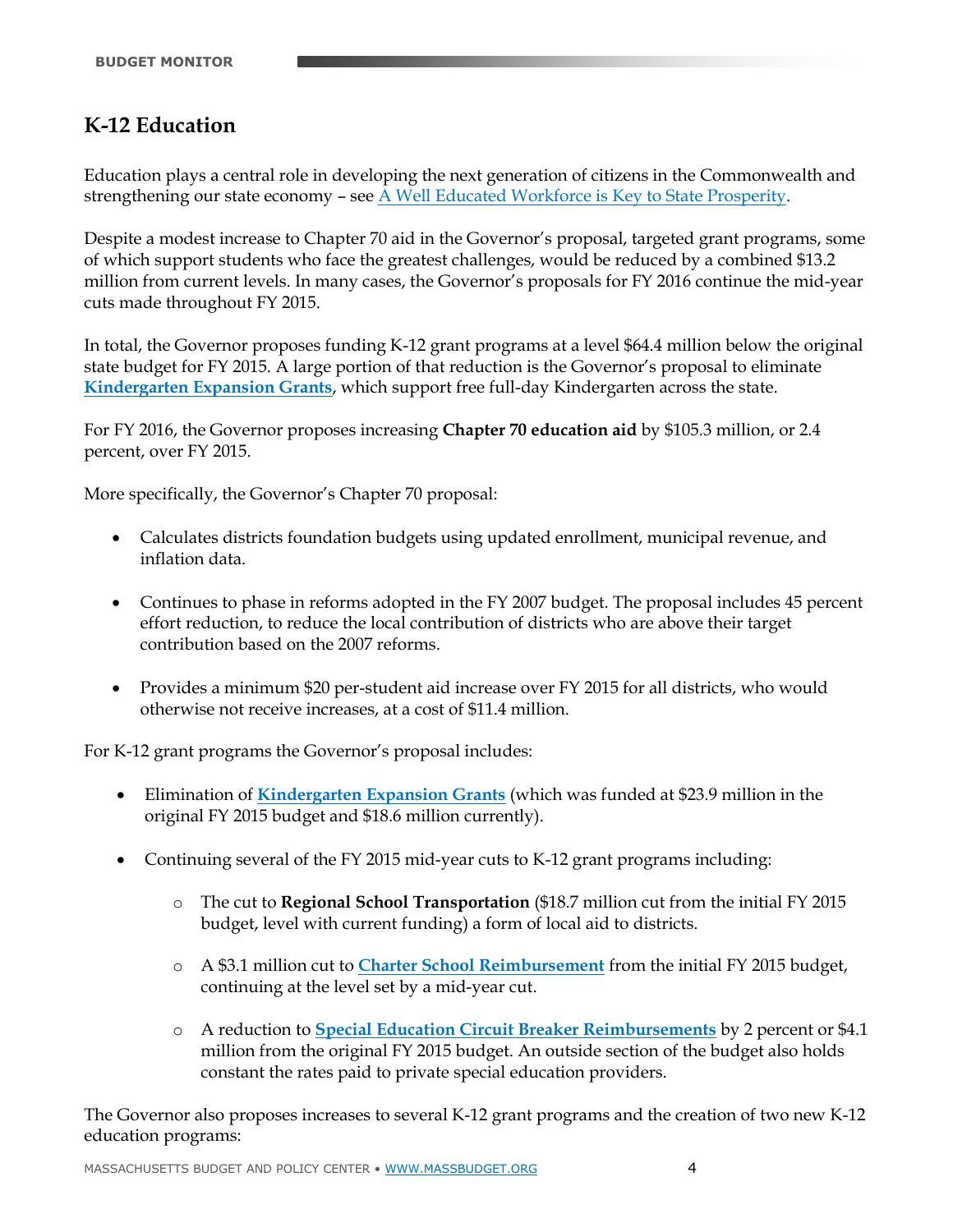- **Education Information Technology,** would be increased by \$4.1 million or 24 percent over current levels.
- **[Homeless Student Transportation](http://children.massbudget.org/homeless-student-transportation-0)**, would be increased by \$1.0 million or 14 percent over the amount in the FY 2015 budget adopted by the Legislature.
- **Educator Evaluation System Implementation**, a new program, would receive \$500,000, to support district and school efforts to undertake teacher effectiveness, support, and evaluation initiatives.
- **School Safety & Supports**, a new program, which would provide \$200,000 in aid to districts and schools to administer safety initiatives, some of which began under the [School Safety and](http://children.massbudget.org/school-safety-and-security-task-force-0)  [Security Task Force](http://children.massbudget.org/school-safety-and-security-task-force-0) in FY 2015.

The Governor proposes consolidating eleven student support programs focused on academically struggling schools and students into the **Targeted Intervention in Underperforming Schools** line item, which would be renamed the **Partnership Schools Network.** The Administration proposes funding these programs at \$17.5 million, \$1.5 million below the current levels and \$4.2 million below what the legislature originally adopted for FY 2015. These services include literacy programs, initiatives in the Gateway Cities, and supports to those scoring low on state tests.

| <b>Programs Consolidated Into Partnership Schools</b><br><b>Network (Targeted Intervention)</b>                                                                                                                                                                                                     | <b>FY 2015</b><br><b>Current</b> | FY 2016<br>Governor | FY 2016<br>Gov. - FY<br>2015 |
|-----------------------------------------------------------------------------------------------------------------------------------------------------------------------------------------------------------------------------------------------------------------------------------------------------|----------------------------------|---------------------|------------------------------|
|                                                                                                                                                                                                                                                                                                     |                                  |                     | <b>Current</b>               |
| ELL in Gateway Cities                                                                                                                                                                                                                                                                               | 2,139,754                        | $\pmb{0}$           |                              |
| Gateway Cities Career Academies                                                                                                                                                                                                                                                                     | 116,419                          | 0                   |                              |
| Bay State Reading Institute                                                                                                                                                                                                                                                                         | 394,000                          | 0                   |                              |
| Literacy Programs                                                                                                                                                                                                                                                                                   | 1,895,016                        | 0                   |                              |
| Reading Recovery                                                                                                                                                                                                                                                                                    | 295,500                          | 0                   |                              |
| Office of Educational Quality and Accountability                                                                                                                                                                                                                                                    | 979,650                          | 0                   |                              |
| Innovation Schools                                                                                                                                                                                                                                                                                  | 731,625                          | 0                   |                              |
| MCAS Low-Scoring Student Support                                                                                                                                                                                                                                                                    | 4,162,804                        | 0                   |                              |
| Statewide College and Career Readiness Program                                                                                                                                                                                                                                                      | 360,339                          | $\Omega$            |                              |
| Targeted Intervention in Underperforming Schools                                                                                                                                                                                                                                                    | 7,706,297                        | 17,483,679          |                              |
| Alternative Education Grants                                                                                                                                                                                                                                                                        | 242,448                          | 0                   |                              |
| <b>Total</b>                                                                                                                                                                                                                                                                                        | 19,023,852                       | 17,483,679          | (1,540,173)                  |
| <b>Higher Education</b>                                                                                                                                                                                                                                                                             |                                  |                     |                              |
| Higher education helps young people gain the knowledge and skills needed to succeed in a<br>competitive global economy. Our public institutions of higher education including the University of<br>Massachusetts, State Universities, and Community Colleges educate 70 percent of the state's high |                                  |                     |                              |
| school graduates who remain in Massachusetts for college. In turn graduates of these public                                                                                                                                                                                                         |                                  |                     |                              |

# **Higher Education**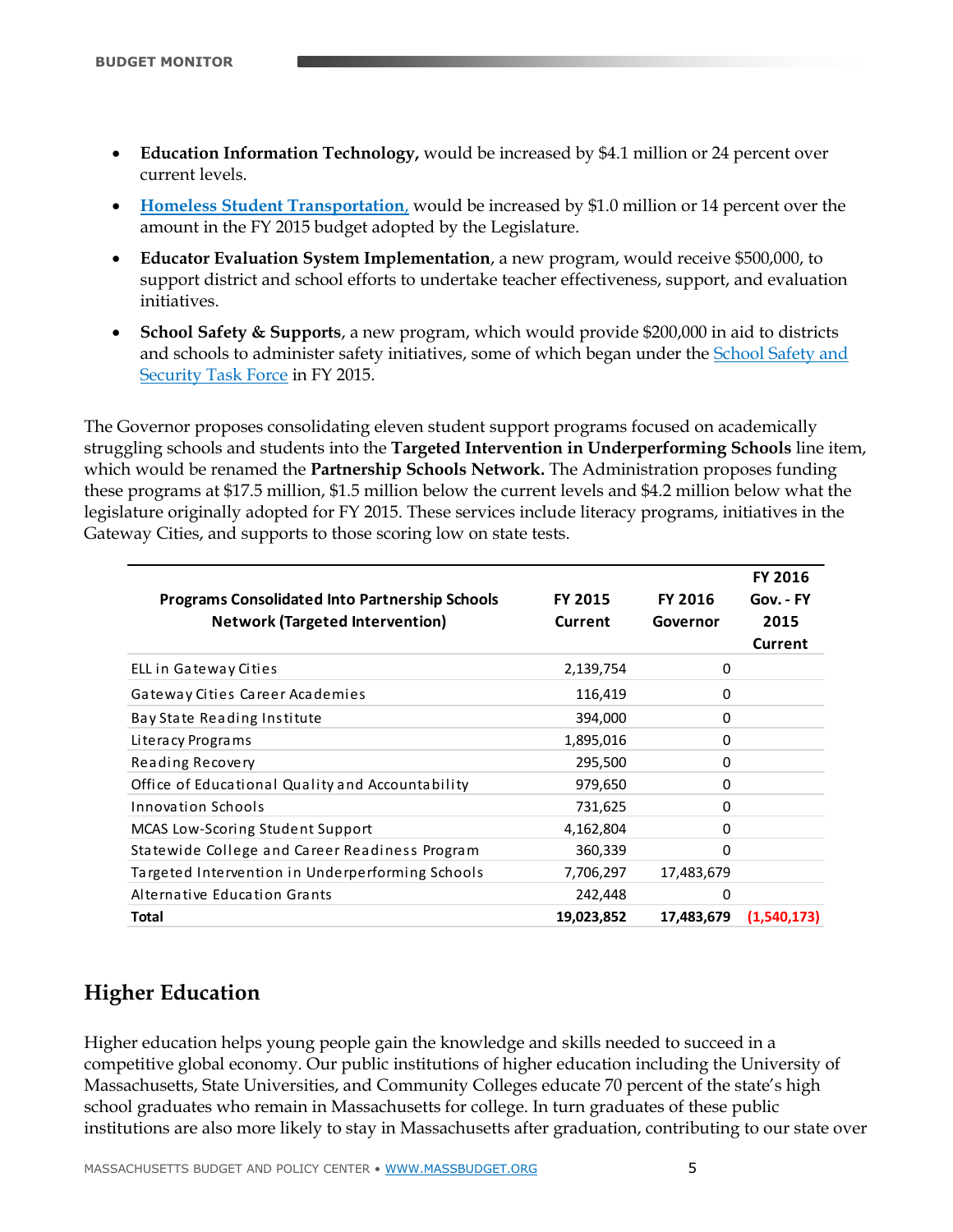the long haul – for more information please see [Higher Learning, Lower Funding: Decline in Support](http://www.massbudget.org/report_window.php?loc=higher_ed.html)  [for Higher Education in Massachusetts.](http://www.massbudget.org/report_window.php?loc=higher_ed.html)

The Governor's FY 2016 budget proposal does not contain significant new investment in public higher education. Together the Governor's FY 2016 proposal for higher education is \$1.19 billion, 1.2 percent higher (\$13.6 million) than current levels. This FY 2016 funding level would be \$306.6 million, or 21 percent, below FY 2001 levels (adjusted for inflation). This long-term funding reduction is in part a result of income tax cuts phased in over the late 1990's and early 2000's that continue to cost the state over \$3 billion a year.



## **Public Higher Education Has Been Cut Signicantly Since 2001**

Appropriations to each of the three campus types are detailed in the table below. Totals below include three types of adjustments that help facilitate more accurate year-to-year comparisons. These adjustments are:

- **Tuition Retention:** Starting in FY 2012, all campuses began retaining tuition payments from out-of-state students, rather than remitting that revenue back to the state. MassBudget adds in an estimate of these payments for FY 2012 to the present, allowing for more accurate year to year comparisons.
- **Collective Bargaining and Other Campus Specific Programs**. MassBudget also adds collective bargaining accounts and other programs located at particular campus to their respective campus totals.
- **FY 2015 Mid-Year Cuts.** As part of mid-year budget cuts that were enacted in February 2015, campuses were required to remit additional campus-generated revenue back to the state. This is tantamount to a cut in state funding and MassBudget makes an adjustment to FY 2015 Current levels to reflect this.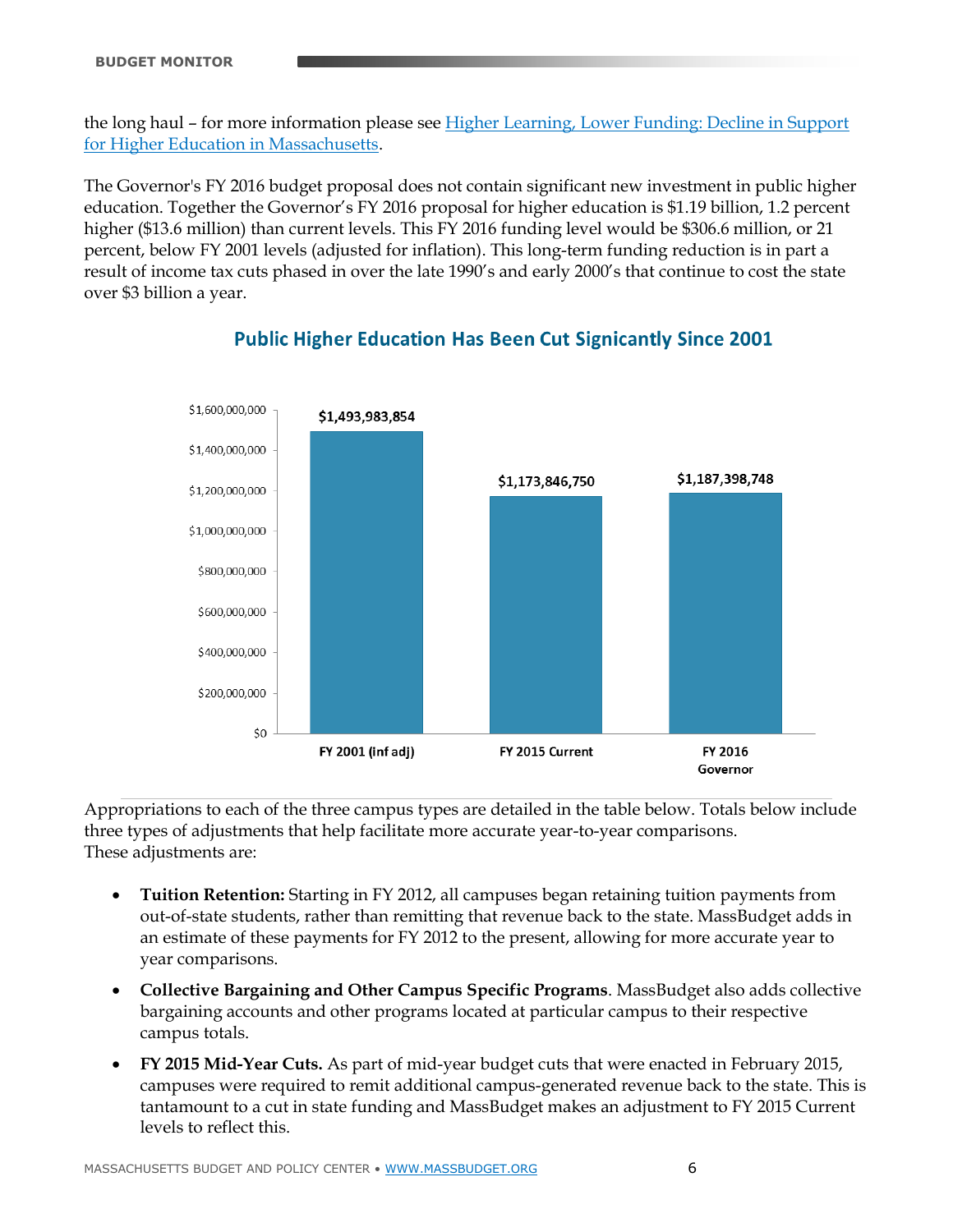| <b>Campus Type</b>  | <b>FY 2015</b><br><b>GAA</b> | <b>FY 2015</b><br>Current | <b>FY 2016</b><br>Governor | FY 2016<br>Gov. - FY<br>2015<br>Current | <b>Notes</b>                      |
|---------------------|------------------------------|---------------------------|----------------------------|-----------------------------------------|-----------------------------------|
| Community Colleges  | 275,183,782                  | 273,268,477               | 272.215.201                |                                         | $(1,053,276)$ inc. MB adjustments |
| State Universities  | 246,977,939                  | 243,531,398               | 249,025,432                | 5,494,035                               | inc. MB adjustments               |
| UMass               | 538,728,525                  | 534,724,831               | 541,804,319                | 7,079,488                               | inc. MB adjustments               |
| Total, all campuses | 1,060,890,246                | 1,051,524,705             | 1,063,044,953              | 11,520,247                              | inc. MB adjustments               |

The Governor's proposal increases funding to **UMass** by \$7.1 million or 1.3 percent over current levels to \$541.8 million. Last year, the state increased support for UMass by \$40 million, allowing for a freeze in tuition and fees, which helped make the university more affordable for students, particularly those from lower-income backgrounds. The small proposed increase for FY 2016 is unlikely to be enough to prevent such increases again.

Under the FY 2016 Governor's budget funding for the **State Universities** is increased by \$5.5 million or 2.3 percent over current levels.

The Governor proposes \$272.2 million in funding to the **Community Colleges** a decrease of \$1.1 million from last year.

The above table accounts for campus specific programs as well several system wide initiatives. On these types of initiatives, the Governor's proposal includes:

- Cutting **State University Incentive Grants** by 31 percent. These grants go to state university campuses to implement initiatives outlined in the Vision Project, a Department of Higher Education Strategic Plan adopted several years ago.
- Eliminating several workforce related initiatives at the Community Colleges. This includes eliminating the **[STEM Starter Academy](http://workforce.massbudget.org/stem-starter-academies)** which could reduce the ability of students, particularly those with academic barriers from enrolling in high growth Science, Technology, Engineering and Math fields.
- Level funding or eliminating several scholarship and other higher education access programs. These include elimination of the **[High Demand Scholarship Program](http://workforce.massbudget.org/high-demand-scholarships)** which supported students in pursuing degrees that are highly sought after in the labor market and **[Adult](http://workforce.massbudget.org/bridges-college-adult-college-transition-services)  [College Transition Services](http://workforce.massbudget.org/bridges-college-adult-college-transition-services)** which supports adult basic education students in moving on to college level coursework. The Governor's proposal level-funds the **State Scholarship Program**  at \$93.6 million for FY 2016, which is 31 percent lower than it was in FY 2001.

# **Environment & Recreation**

The state budget funds programs that keep our air and water clean, maintain fish and wildlife habitats and staff parks, beaches, pools and other recreation facilities. The Governor proposes spending \$202.8 million on Environment and Recreation Programs which is \$5.4 million more than FY 2015. Even with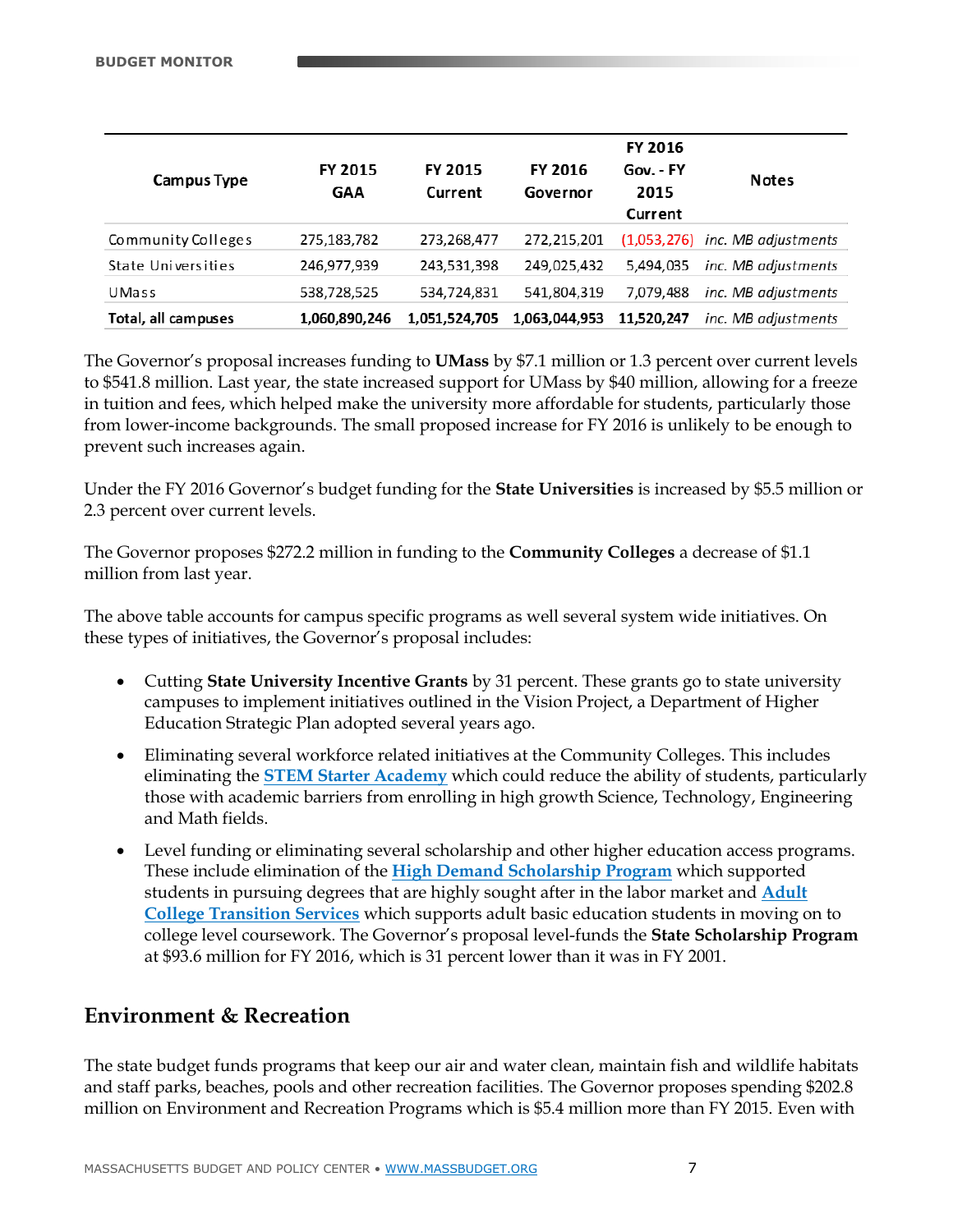this increase, funding for these programs has fallen 31 percent in inflation-adjusted dollars since FY 2001 after the state implemented more than \$3 billion in cuts to the income tax.

Some highlights of the Governor's budget proposal for these programs include:

- \$27.9 million for the Department of Environmental Protection which, among other responsibilities, works to make sure our air, water and land are kept clean. This is a reduction of \$1.1 million below the FY 2015 current budget and another \$1 million below the amount appropriated in the original budget for FY 2015. In November Governor Patrick made \$1 million in emergency cuts to the department.
- \$300,000 for climate change adaptation and preparedness which is \$432,000 less than the FY 2015 current budget and \$700,000 below the amount appropriated in the FY 2015 GAA. Earlier in FY 2015, when revenues did not meet projections, Governor Baker made \$269,000 in emergency cuts to the account funding climate change and adaption.
- The Governor's budget does not propose funding the State Climatologist, a new position included in the FY 2015 GAA with \$200,000 in funding. Earlier in FY 2015, when revenues did not meet projections, Governor Patrick made \$125,000 in emergency cuts from the account funding the State Climatologist. Earlier this year, when he made additional emergency budget cuts, Governor Baker cut the remaining \$75,000 for the position.
- \$15.3 million for the Division of Fisheries and Wildlife which oversees the preservation of our natural resources include fish and wildlife species. This is an increase of almost \$1 million. Much of the Division's funding comes from the revenue it generates from fines and fees for providing licenses for fishing, boating and other activities.
- \$57.2 million for state parks, beaches, pools, and parkways overseen by the Department of Conservation and Recreation (DCR). The state budget funds state parks through two accounts. One provides funding for state parks and other recreation facilities. The Governor's budget proposes a \$3.2 million reduction to this account below the amount appropriated in the FY 2015 GAA. The parks also receive funding through an account that allows DCR to retain a certain amount of the funding it collects through parking and access fees. The Governor's budget increases funding for this retained revenue account by \$1.9 million above the FY 2015 budget to \$16.0 million. In early 2015, before the current Governor took office, DCR increased fees at some of its facilities. This will allow the Department to retain additional revenue to pay for more staff and improve maintenance of state parks and other recreational facilities.<sup>1</sup>

 $\overline{a}$ 

<sup>1</sup> For a listing of DCR state parks fees please see: http://www.mass.gov/eea/agencies/dcr/massparks/passes-and-fees/parking-fees.html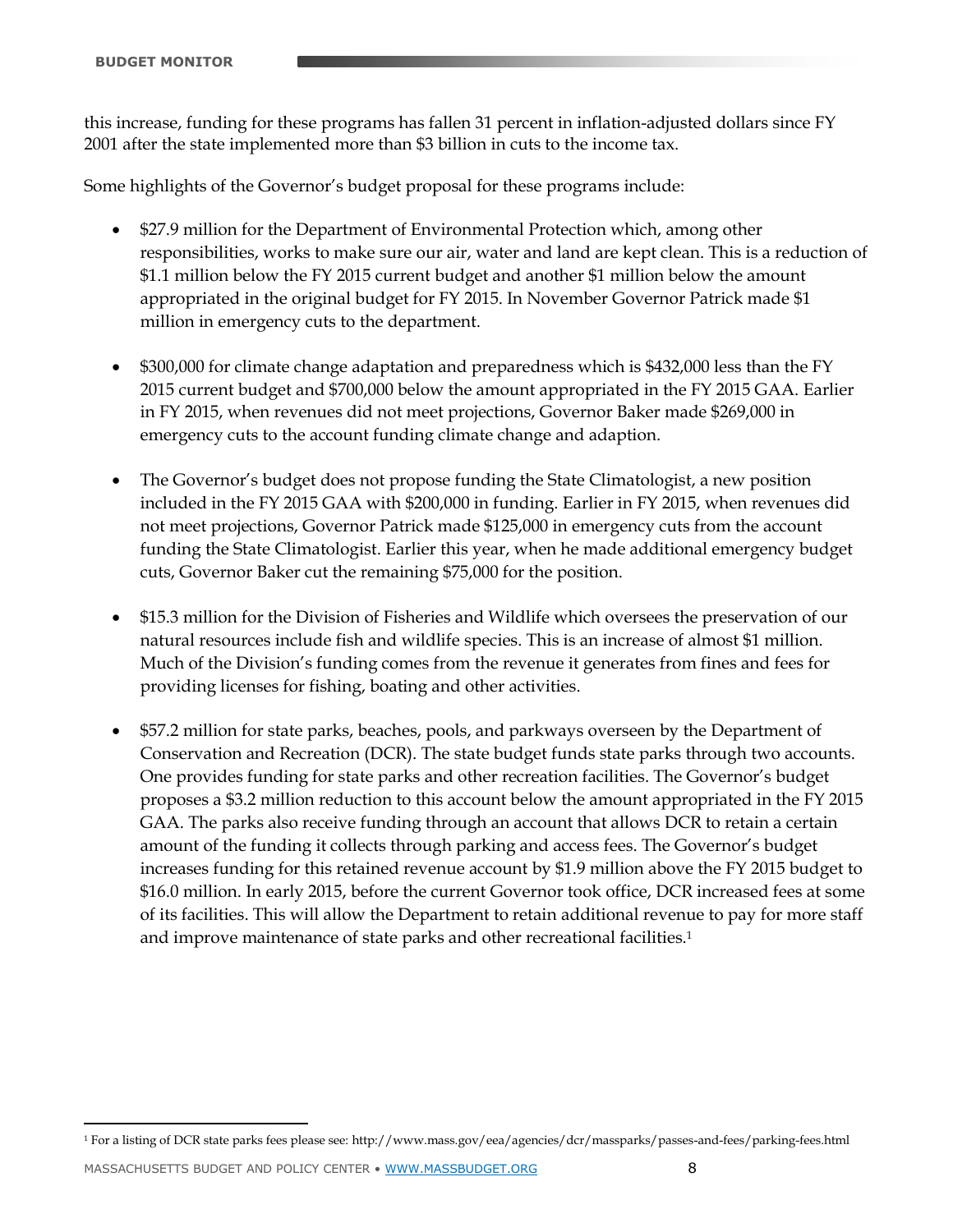| Program                  | <b>Account</b><br><b>Number</b> | <b>FY 2015 GAA</b> | <b>FY 2015</b><br>Current | <b>FY 2016</b><br>Governor | <b>FY 2016</b><br>Gov. - FY<br>2015<br>Current | <b>FY 2016</b><br>Gov. - FY<br><b>2015 GAA</b> |
|--------------------------|---------------------------------|--------------------|---------------------------|----------------------------|------------------------------------------------|------------------------------------------------|
| State Parks & Recreati   | 2810-0100                       | 44,344,381         | 40,364,735                | 41,161,322                 | 796.587                                        | (3, 183, 059)                                  |
| DCR Retained Revenu      | 2810-2042                       | 14,141,673         | 14,141,673                | 16,000,000                 | 1,858,327                                      | 1,858,327                                      |
| Total Parks & Recreation |                                 | 58,486,054         | 54,506,408                | 57,161,322                 | 2,654,914                                      | (1,324,732)                                    |

# **MassHealth (Medicaid) & Health Reform**

The Governor's budget proposal digs deep into MassHealth and related programs in order to find savings to help balance the budget. The biggest form of savings proposed by the Governor, comes from \$456.8 million in what is referred to as "cash management." This is a strategy that has been used in the MassHealth program over the past decade that involves pushing program payments from one fiscal year into the next. The Governor also proposes savings by being as efficient as possible in trimming program membership, and implementing several other operational efficiencies. The Governor states that this budget proposal constrains MassHealth cost growth by \$761 million, once reduced federal reimbursement is taken into account.

MassHealth is the single largest program in the state budget; it helps pay for health insurance to close to 1.7 million people in the Commonwealth (approximately 1 in 4); and it also is one of the single largest sources of revenue for the budget, bringing in close to \$8 billion each year (see "[Understanding](http://massbudget.org/reports/pdf/NetCost-MassHealth_FINAL.pdf)  [the Actual Cost of MassHealth to the State](http://massbudget.org/reports/pdf/NetCost-MassHealth_FINAL.pdf).") The program is funded jointly by the state and federal governments, with federal reimbursements covering anywhere from half to almost all of the costs of MassHealth spending.

The Governor's budget assumes getting federal approval to delay payments to providers by pushing them into the next fiscal year in order to save the FY 2016 budget \$116.7 million net of federal reimbursement. These delays include deferring the timing of payments in MassHealth Fee-for-Service (\$37.9 million), delaying payments to selected hospitals as made through the Delivery Systems Transformation Initiative (\$45 million), and delaying supplemental payments to safety net hospitals (\$33.4 million).These are only accounting savings, as those payments would now increase the liabilities for FY 2017. These new savings are on top of \$340.5 million in net accounting savings associated with continuing to delay payments from previous years.

Because the Governor has stated that he does not seek to find savings in the program by changing eligibility criteria, one of the strategies to reduce program costs is to ensure that the state steps up its efforts to pare down the MassHealth rolls as quickly as possible when people become ineligible for the program (such as when they have access to other insurance or when they no longer meet the financial eligibility for the various MassHealth programs.) This eligibility review, known as "re-determination," is required by the federal government. The Governor anticipates that the re-determinations, along with better more regular data matching to update member eligibility information and improved use of the Premium Assistance program could save MassHealth close to \$418.9 million, or \$209.5 million in net savings. Re-determinations are supposed to happen annually, but had been put on hold for over a year **Parks and Recreation**<br> **Parks and Recreation Example 197815 606. FY 2015 Care Affordable Care Affordable Care Affordable Care Affordable Care Act and SMS (2015) Care Affordable Care Act enrollment website. Parks**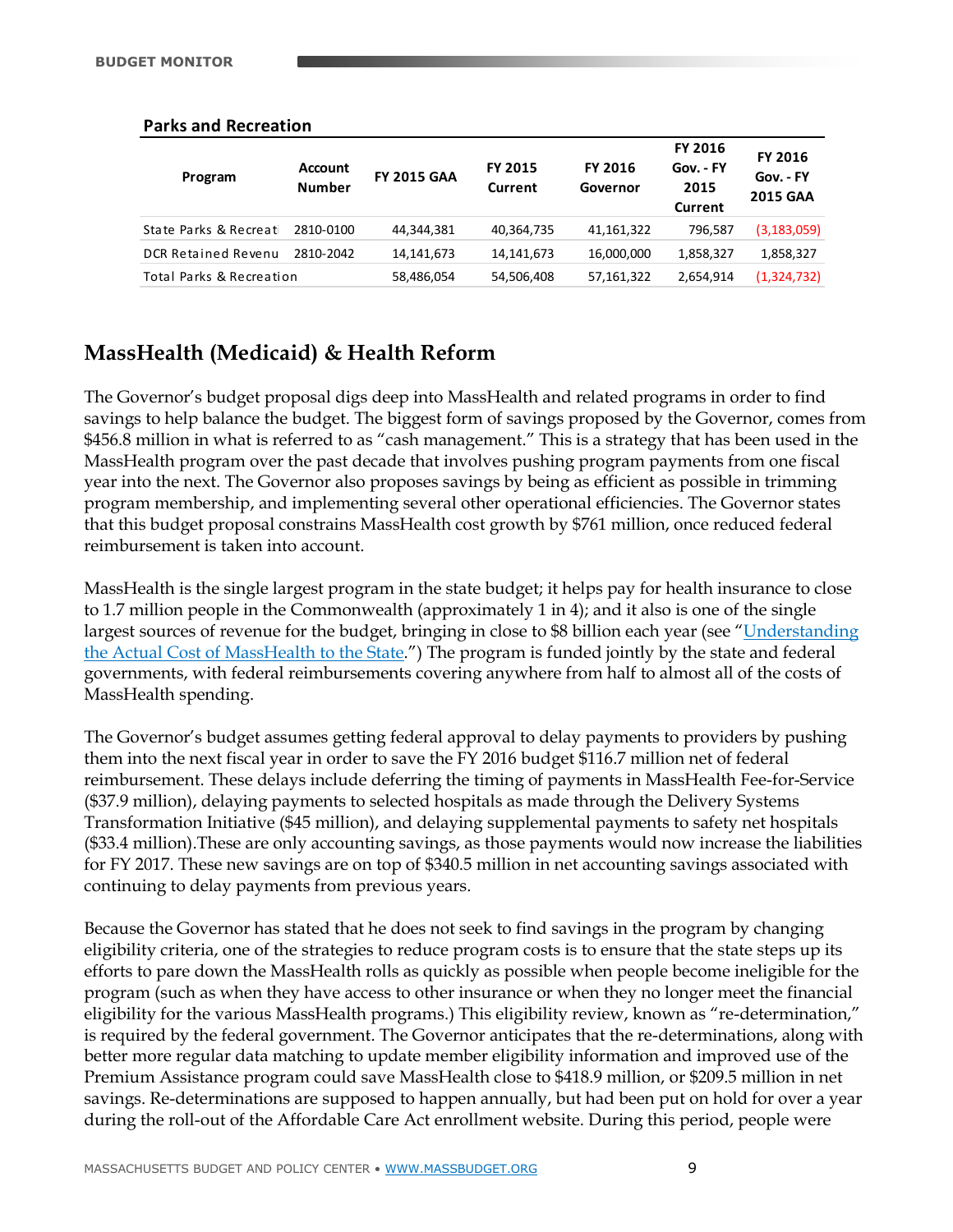enrolling in MassHealth, but less likely to be un-enrolling. The expectation built into these savings estimates is that MassHealth is still providing health insurance to some percentage of its membership who are no longer eligible.

The Governor anticipates allowing for purchasing of certain medications in smaller amounts to reduce waste. The Governor's budget for the most part also holds provider rates at FY 2015 levels, and assumes continued savings associated with reduced nursing facility use. These and other assorted changes including efforts to maximize federal reimbursement for services as much as possible are expected to save \$95.2 million net of federal reimbursement.

The Governor proposes ensuring the continuation of current coverage for adult dental services, including dental fillings in all teeth for adults, and coverage for dentures which is expected to be restored before the end of FY 2015. The Governor's budget does, however, include language eliminating coverage for chiropractic services.

One benefit expansion is the inclusion of an Applied Behavioral Analysis benefit for an estimated 10,000 children on MassHealth with autism. This benefit would bring MassHealth in line with other health insurance providers required to cover this benefit by ARICA (the Act Relative to Insurance Coverage), and was a priority recommendation from the recent Autism Commission. Estimates for the cost of this benefit are approximately \$137 million.

|           |                                                                                                                                                                                                  | FY 2015<br>Current | FY 2015<br>Projected<br>Spending             | FY 2016<br>Governor | FY 2016<br>Anticipated<br>Savings/Reductions |
|-----------|--------------------------------------------------------------------------------------------------------------------------------------------------------------------------------------------------|--------------------|----------------------------------------------|---------------------|----------------------------------------------|
| 4000-0320 | MassHealth Recoveries                                                                                                                                                                            | 225,000,000        | 225,000,000                                  | 225,000,000         | 0                                            |
| 4000-0430 | MassHealth CommonHealth                                                                                                                                                                          | 111,115,925        | 107,204,797                                  | 119,495,216         | 0                                            |
| 4000-0500 | MassHealth Managed Care                                                                                                                                                                          | 4,792,819,941      | 5,162,825,921                                | 5,931,539,597       | (613,003,112)                                |
| 4000-0600 | MassHealth Senior Care                                                                                                                                                                           | 3,197,069,129      | 2,986,699,932                                | 2,972,950,333       | (285,086,117)                                |
| 4000-0640 | MassHealth Nursing Home Supplemental Rates                                                                                                                                                       | 292,300,000        | 292,300,000                                  | 291,600,000         | (9,800,000)                                  |
| 4000-0700 | MassHealth Fee-for-Service Coverage                                                                                                                                                              | 2,336,044,642      | 2,558,152,397                                | 2,489,792,092       | (207, 324, 608)                              |
| 4000-0875 | Mass Health Breast and Cervical Cancer Treatment                                                                                                                                                 | 5,725,199          | 5,725,199                                    | 6,011,459           | 0                                            |
| 4000-0880 | MassHealth Family Assistance                                                                                                                                                                     | 204,795,301        | 238,231,570                                  | 253,769,135         | (22,900,000)                                 |
| 4000-0885 | Small Business Employee Premium Assistance                                                                                                                                                       | 30,877,115         | 30,877,115                                   | 32,420,971          | 0                                            |
| 4000-0940 | <b>ACA Expansion Populations</b>                                                                                                                                                                 | 1,702,696,743      | 1,569,631,096                                | 1,712,110,508       | (223, 844, 754)                              |
| 4000-0950 | Children's Behavioral Health Initiative                                                                                                                                                          | 207,371,693        | 211,389,021                                  | 221,798,049         | 0                                            |
| 4000-0990 | Children's Medical Security Plan                                                                                                                                                                 | 13,214,180         | 13,214,180                                   | 13,214,180          | $\Omega$                                     |
| 4000-1400 | MassHealth HIV Plan                                                                                                                                                                              | 23,693,668         | 23,693,668                                   | 24,878,351          | 0                                            |
| 4000-1420 | Medicare Part D Phased Down Contribution                                                                                                                                                         | 302,670,132        | 311,352,456                                  | 334,396,782         | (31, 421, 620)                               |
|           | <b>SUBTOTAL</b>                                                                                                                                                                                  | 13,445,393,668     | 13,736,297,352                               | 14,628,976,673      | (1,393,380,211)                              |
| 4000-1425 | Hutchinson Settlement                                                                                                                                                                            | 34,318,000         | 34,318,000                                   | 49,412,000          | 0                                            |
| 1595-1067 | Delivery System Transformation Initiatives Trust                                                                                                                                                 | 218,961,639        | 116, 167, 223                                | 189,141,606         | (43,837,453)                                 |
| 1595-1068 | Medical Assistance Trust Fund                                                                                                                                                                    | 639,500,000        | 637,500,000                                  | 465,000,000         | (226,500,000)                                |
|           | <b>SUBTOTAL</b>                                                                                                                                                                                  | 892,779,639        | 787,985,223                                  | 703,553,606         | (270, 337, 453)                              |
|           | <b>TOTAL</b>                                                                                                                                                                                     |                    | 14,338,173,307 14,524,282,575 15,332,530,279 |                     | (1,663,717,664)                              |
|           | The Governor's budget includes language that would continue his proposed consolidation of various<br>functions under the Executive Office of Health and Human Services. The Governor has already |                    |                                              |                     |                                              |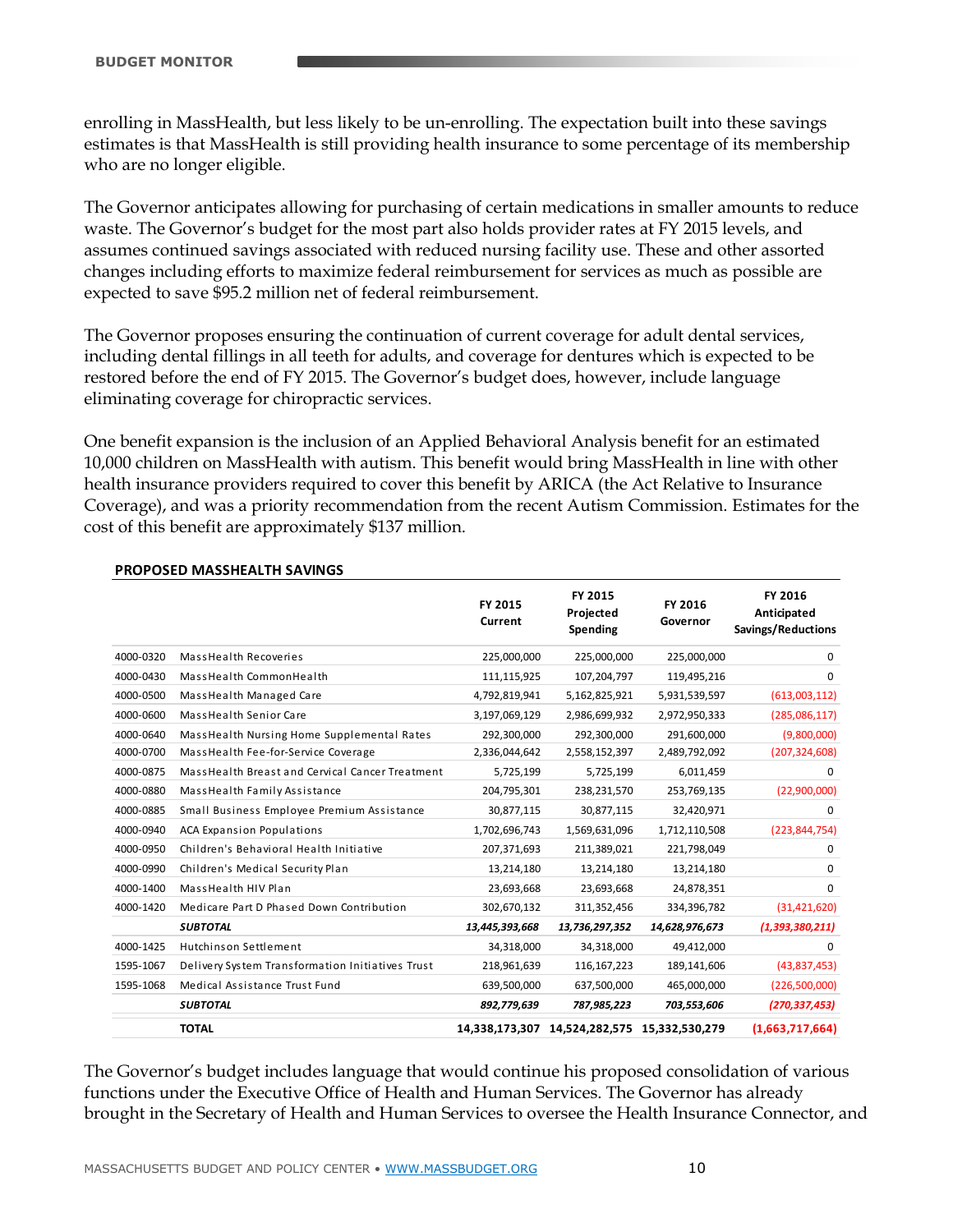in the budget proposal, the Governor proposes bringing the Center for Health Information and Analysis under this Secretariat as well.

### *ConnectorCare*

ConnectorCare is the subsidized "State Wrap" program for people previously covered by the Commonwealth Care Program who are not eligible for MassHealth coverage and have incomes at or below 300 percent of the federal poverty level. ConnectorCare plans have relatively low monthly premiums and out-of-pocket costs.

This program is administered by the Health Connector, and provides benefits similar to those previously provided by Commonwealth Care. This program is funded through the Commonwealth Care Trust Fund rather than by line item appropriations in the budget. A portion of the state's tobacco tax revenue is directed into the fund to help pay for this program. There is also funding from tax assessments on individuals who do not choose to purchase health insurance (in contradiction to the "individual mandate") and similarly from employers who do not provide health insurance. Because of the new availability of federal revenue to pay for some of health care costs previously borne by the state, the FY 2016 budget will transfer \$110 million from this trust into the General Fund to help balance the budget.

## **Mental Health**

The Governor's budget proposal funds [children's mental health services](http://children.massbudget.org/child-and-adolescent-mental-health-services) at same level as in FY 2015, after taking into account mid-year funding reductions. Children's mental health services had been reduced by over \$7 million in FY 2015, when then-Governor Patrick and Governor Baker cut funding directed to a Family Partner Pilot program and funding for individual and family flexible supports. The Governor's budget language does not include explicit mention of the Mass. Child Psychiatry Access Project (MCPAP) which provides consultation to pediatricians on child mental health and also now on maternal mental health, but includes \$3.1 million in funding to cover the program.

Funding for adult mental health services is also essentially level-funded at the FY 2015 amounts after mid-year reduction by the governors. Adult mental health services were cut by \$13.8 million mid-year in FY 2015, and the Governor's budget maintains that reduced level. Funding for mental health facilities increases by approximately 5 percent.

# **Public Health**

The Governor's budget for public health does not include any major new initiatives, with the exception of a small (\$300,000) set-aside to cover women's preventive health services for individuals who have employer-sponsored health insurance offered by businesses that have opted out of covering certain women's preventive health (for example contraceptives).

The Governor recommends \$13.1 million for a variety of [youth violence prevention](http://children.massbudget.org/safe-and-successful-youth-initiative?source=commonthread) programs disbursed across several line items. This is a 7 percent increase over FY 2015 funding, assuming the passage of the Governor's proposed supplemental FY 2015 budget legislation that would add \$2.2 million to the Safe and Successful Youth Initiative program. These programs support grants to municipalities and to local organizations, often targeting high risk communities. The intent of these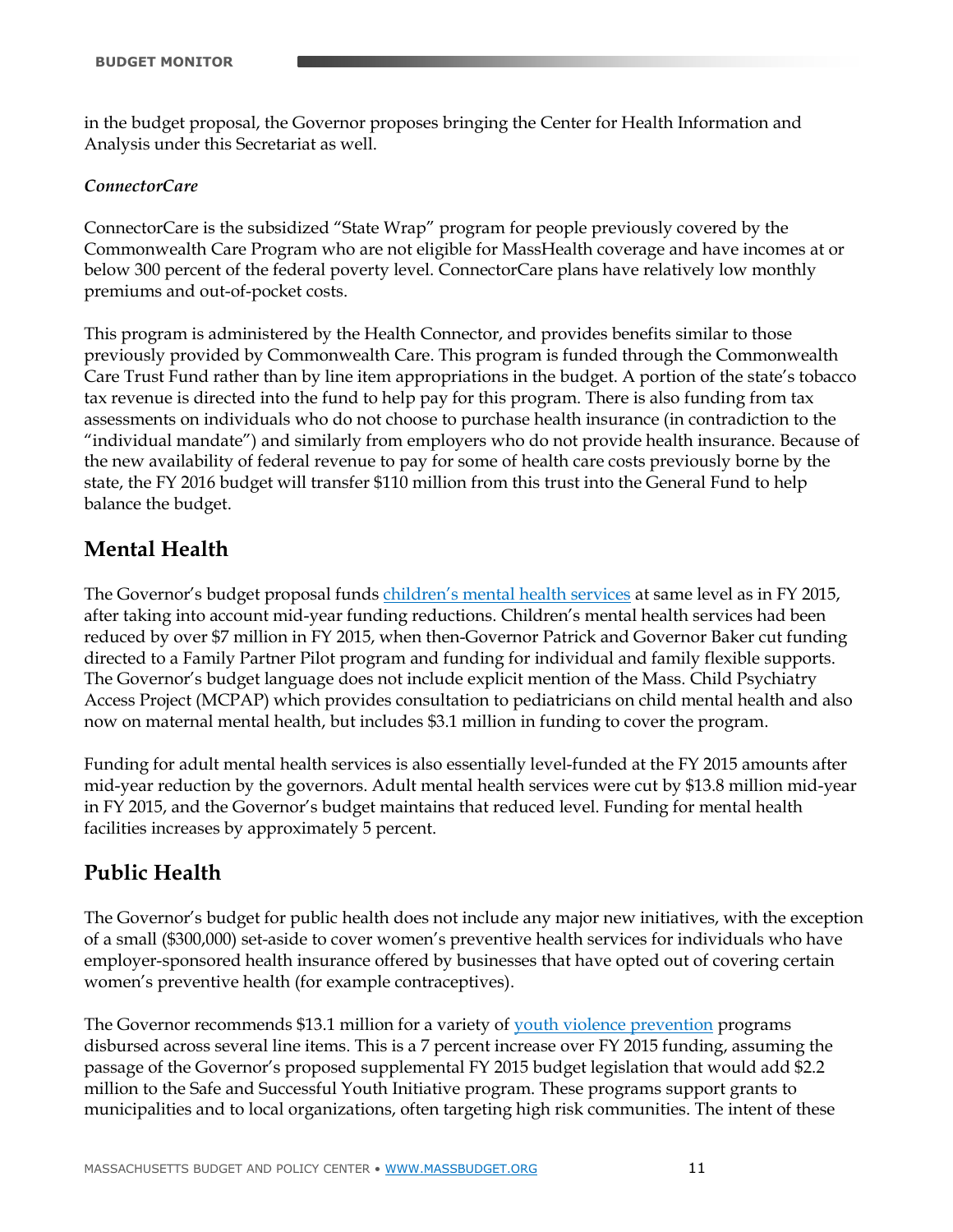grant programs is to develop creative and engaging programs for young people, in order to direct them away from violent behavior.

At the same time, other than the support for youth engagement programming, the Governor's public health budget shows little in new initiatives and many of the department's more recent and innovative small programs received funding cuts during mid-year FY 2015 9c reductions, and receive no FY 2016 funding. For example, the Governor's budget does not fund last year's new [Down Syndrome Clinic](http://children.massbudget.org/down-syndrome-clinic) (a \$150,000 cut from initial FY 2015 funding), as well as the [Post-Partum Depression Pilot Program](http://children.massbudget.org/postpartum-depression-pilot-program) (a \$200,000 cut from initial FY 2015 funding) and the Academic Detailing Program (a \$500,000 cut from FY 2015).

Other important preventive care or population health programs also do not see new investment. Smoking prevention programs receive \$3.9 million, same as in FY 2015; substance abuse and addiction services receive \$110.7 million, just under FY 2015 levels; other prevention and wellness programs receive \$37.9 million – also level with FY 2015 funding. It is important to remember that even though inflation is not currently very high, program costs tend to increase each year, and level funding from year to year is – in fact – a cut in available funding. The Governor does increase funding for public health hospitals, by \$8.3 million, or 5 percent.

# **State Employee Health Insurance**

The Governor's budget proposal includes a provision that would have current state employees pay a larger share of their health insurance coverage. This change will affect approximately 45,000 employees. The Commonwealth is one of the largest employers in the Commonwealth and provides health insurance to thousands of current and retired employees. The costs of this coverage are shared, with the state paying for a portion of the coverage and employees (or retirees) paying a portion. Although the state's Group Insurance Commission (that oversees the administration of this health insurance) has historically been an effective and aggressive negotiator with health insurance companies so as to keep health insurance costs for the Commonwealth as low as possible, like all employers, the Commonwealth has been confronting rising health care costs over the years.

The Governor's budget proposes increasing the share of the costs paid by the employee from 20 percent of the premium to 25 percent. This is an increase for longer-term employees, those hired on or before June 30, 2003 (as those hired since then already pay this higher rate). Individuals would pay \$300-\$480 more per year, and people enrolled in family plans could pay \$720-\$1,200 more per year. There are also planned increases for Fiscal Year 2016 in out-of-pocket costs for copayments for prescription drugs, inpatient hospital costs, outpatient surgery, and in deductibles. These changes should save approximately \$30 million in FY 2016.

Funding for the Group Insurance Commission has been running at a deficit for all of FY 2015, as the funding appropriated during FY 2015 never matched amount the agency needed to meet its anticipated costs for the year. The Governor has just proposed an additional \$190 million for this current fiscal year in supplemental budget legislation, and with this projected increase, the proposed FY 2016 appropriation for state employee health insurance is just slightly above the appropriation for FY 2015.

(In order to allow for more accurate year-to-year comparisons, MassBudget adjusts the State Employee Health Insurance budget totals by excluding amounts associated with municipal and retired teacher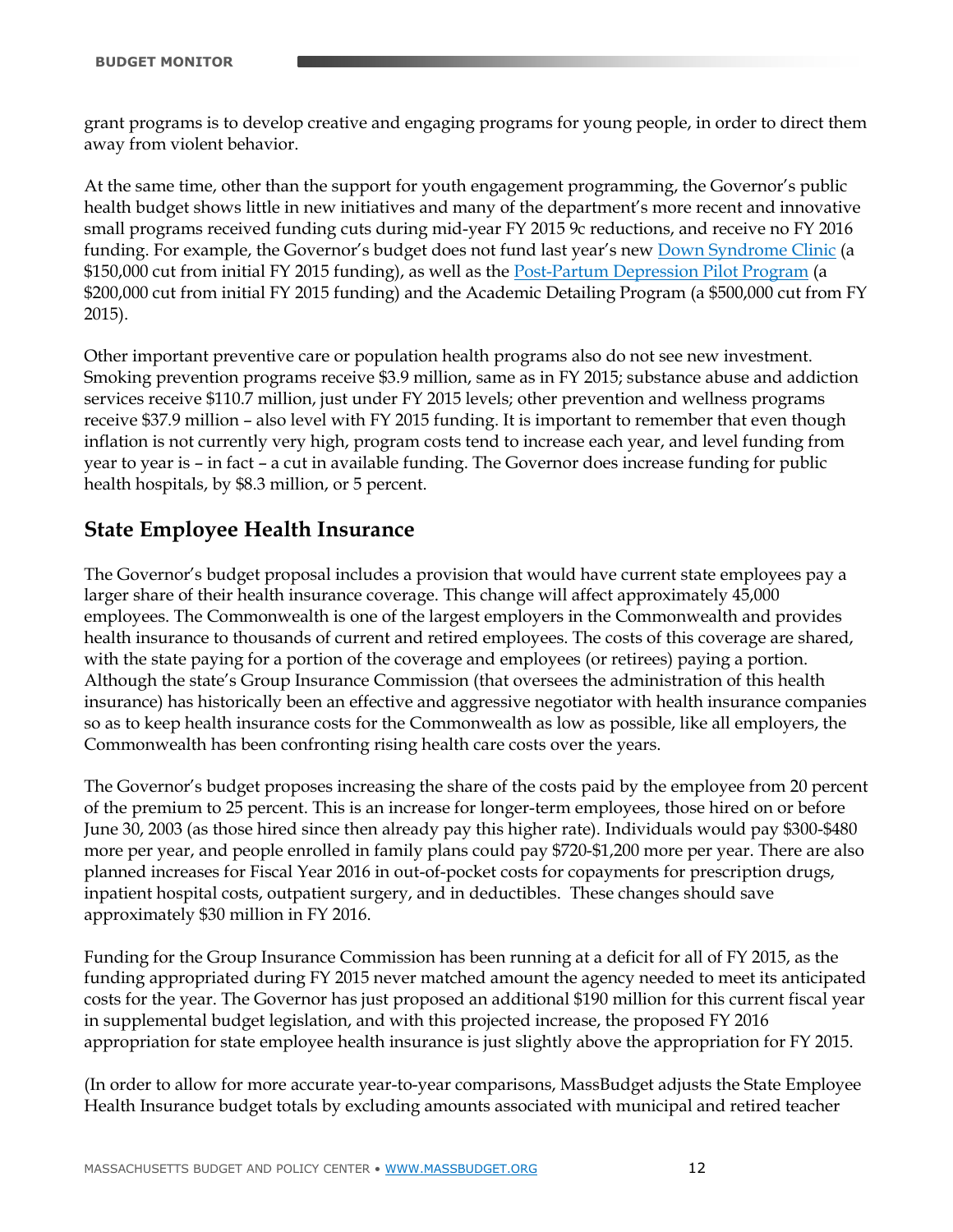participation in the Group Insurance Commission. This spending is fully-funded by revenues from the municipalities, and therefore are not included in our analysis of the state budget.)

## **Pensions & Retirement**

The Governor's FY 2016 budget proposal allocates \$1.97 billion to the **State Pension Fund**, in line with the revised funding schedule agreed to by the legislature in January 2014. This represents an increase of \$179 million, or 10 percent over FY 2015.

Along with the FY 2016 budget proposal, the Governor filed legislation that would create an early retirement plan for some state workers. The program is limited to workers at executive branch agencies classified as [Group 1](http://www.mass.gov/perac/guide/mainguide10.htm) who are at least 55 years old or have over 20 years of service. The opportunity to take early retirement offers up to five years of additional service to count towards one's pension and would be made available in April and May of 2015.

The administration projects a net savings from this plan of \$177.9 million (\$325.1 million in gross savings offset by \$147.2 million in added salary and benefit costs). Part of the FY 2016 costs is a \$48.7 million pension increase, which is projected to continue as an additional \$48.7 million cost in FY 2017.

Costs of the early retirement plan are limited by paying out accrued vacation and sick time over four years and by limiting the total payroll of newly hired workers to re-staff affected agencies at 20 percent of payroll costs for current employees who join the program.

It is important to note that over time, if agencies end up needing to hire back more staff in order to perform their basic functions, some of these savings will disappear.

It is difficult to determine how much the early retirement plan will save in practice because it is unclear which workers will take early retirement and how agencies will fill these positions. The administration is basing its projections on having 4,500 workers participate in the program, but the legislation does not set a limit on the number of participants. Early retirement plans tend to save more upfront as remaining payroll is less than the benefits paid out to early retirees when they leave. Over time, however, salary and benefits to newly entering workers take away from the savings, while some additional retiree costs could remain.

# **Housing**

The state budget provides affordable housing assistance and support programs that shelter low-income homeless families and individuals. The Governor's budget for Fiscal Year (FY) 2016 proposes \$425.9 million for housing programs which is \$1.4 million above the amount the state expects to spend in FY 2015. In late February the Governor asked the Legislature for an additional \$44.5 million in funding in FY 2015 for housing programs. A large portion of the state's housing budget goes to helping lowincome families and individuals who are homeless. Massachusetts is one of the few places in the U.S. that provides shelter, through its Emergency Assistance (EA) program, to all low-income homeless families who meet certain eligibility criteria.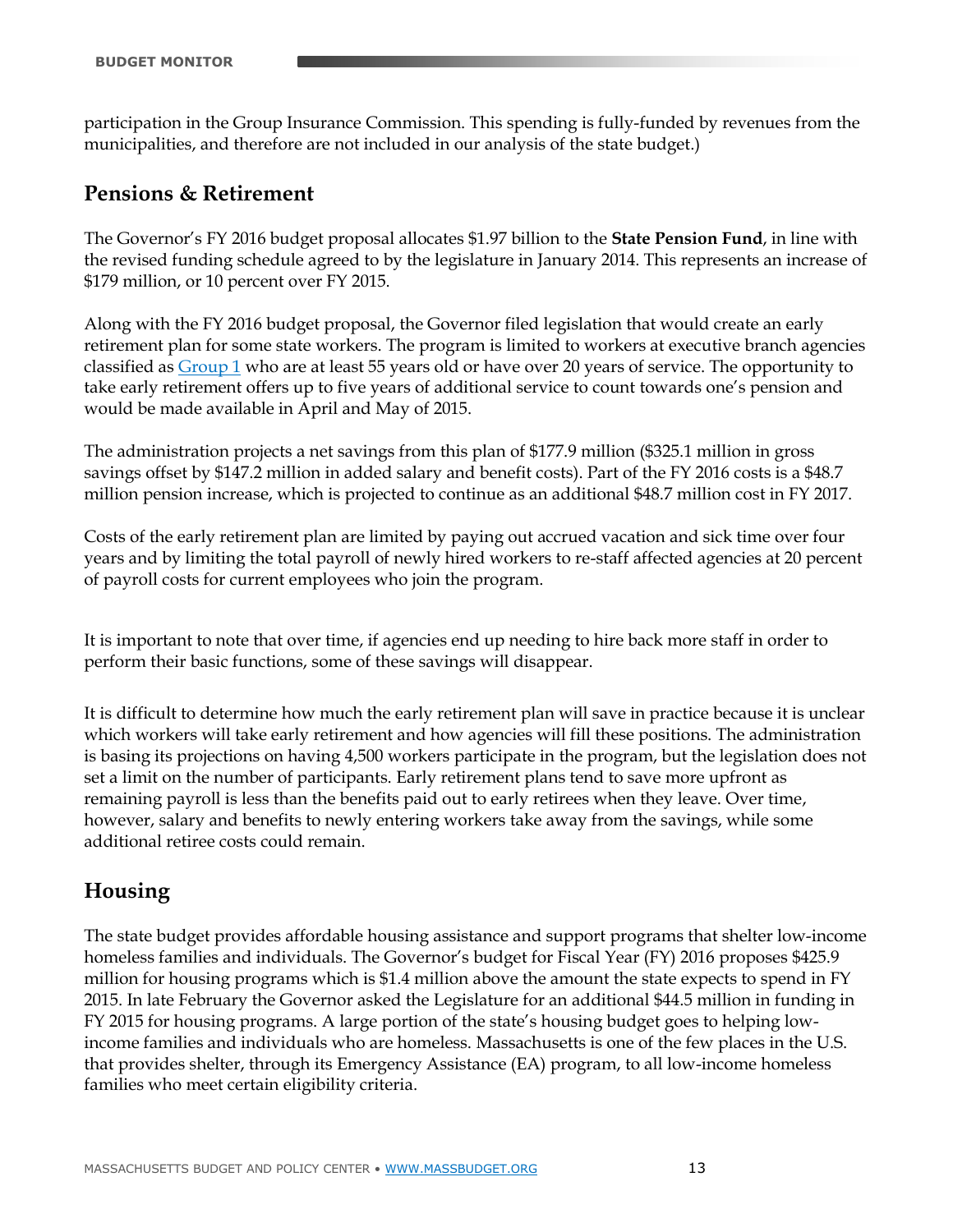Since the onset of the Great Recession when many low-income parents lost their jobs and housing, the number of homeless families living in state-supported shelters has increased to almost 5,000 as of November 2014. This has forced the state to house many families in hotels and motels because the family shelters are full. Often hotels and motels do not have adequate facilities, like kitchens, and are often far from public transportation and other services.

The Governor's housing budget seeks to reduce the number of families living in shelters. He proposes funding a new **End Family Homelessness Reserve Account** with \$20.0 million which would be managed by the Executive Office of Health and Human Services. Funding from the reserve would provide short-term, tailored assistance to help individual families become stable whether they need housing assistance or other services such as child care or job training. <sup>2</sup> While it is important to provide families with the services they need to remain housed and stable, it is also worth noting there are other reasons why the number of homeless families has grown. As found in *[Shelter and Housing for Homeless](http://massbudget.org/report_window.php?loc=Shelter%20and%20Housing%20for%20Homeless%20Families.html)  [Families: Historical Funding and the Governor's FY 2015 Budget Proposal](http://massbudget.org/report_window.php?loc=Shelter%20and%20Housing%20for%20Homeless%20Families.html) while funding for shelter has* increased the number of housing vouchers available to low-income renters through the Massachusetts Rental Voucher Program (MRVP) has dropped from 20,000 in the late 1980s to less than half that today. It is unclear whether funding in the new reserve will be sufficient to help these families remain permanently housed. Many families who are homeless earn extremely low incomes and are unlikely to remain housed without receiving long-term supports like rental vouchers to help them pay for housing and child care vouchers so they can pay for someone to care for their children while they work. (Please see the *Early Education and Care* section of this Monitor for more discussion on state funding for child care vouchers.)

In addition to \$20.0 million for this new reserve, other highlights of the Governor's housing budget proposal include:

- \$154.9 million for **[EA](http://children.massbudget.org/emergency-assistance-family-shelter-and-services)** which is \$29.6 million below the amount the state expects to spend in FY 2015. The week prior to filing his budget, the Governor filed a bill to provide an additional \$44.2 million for EA in FY 2015. The Governor's budget recommends further restricting a family's eligibility for shelter. The Governor's budget proposal appears to no longer allow homeless families to move into shelter if they have been living in irregular sleeping arrangements, such as couch surfing with family or friends. The Governor's proposal also appears to prevent families from moving into shelter if they are living with family or friends whose housing does not meet the state sanitary code.
- \$26.2 million for **[HomeBASE](http://children.massbudget.org/homebase)** which is the same amount the state expects to spend in FY 2015. In his supplemental budget request made in late February, the Governor requested \$300,000 in additional funding for HomeBASE in FY 2015. The Governor's budget increases the total amount that a family can receive in housing assistance through both the HomeBASE and Rental Assistance for Families in Transition program (RAFT)—described below—from \$6,000 in FY 2015 to \$8,000 in FY 2016.
- \$11.0 million for **[RAFT](http://children.massbudget.org/residential-assistance-families-transition-raft)** which is the same level of funding as in FY 2015.

```
WWW.MASSBUDGET.ORG 14
```
 $\overline{a}$ <sup>2</sup> See Governor Baker and Lt. Governor Polito's press release on the new reserve here: [http://www.mass.gov/governor/press-office/press](http://www.mass.gov/governor/press-office/press-releases/fy2015/initiatives-to-reduce-homelessness-unveiled-.html)[releases/fy2015/initiatives-to-reduce-homelessness-unveiled-.html](http://www.mass.gov/governor/press-office/press-releases/fy2015/initiatives-to-reduce-homelessness-unveiled-.html)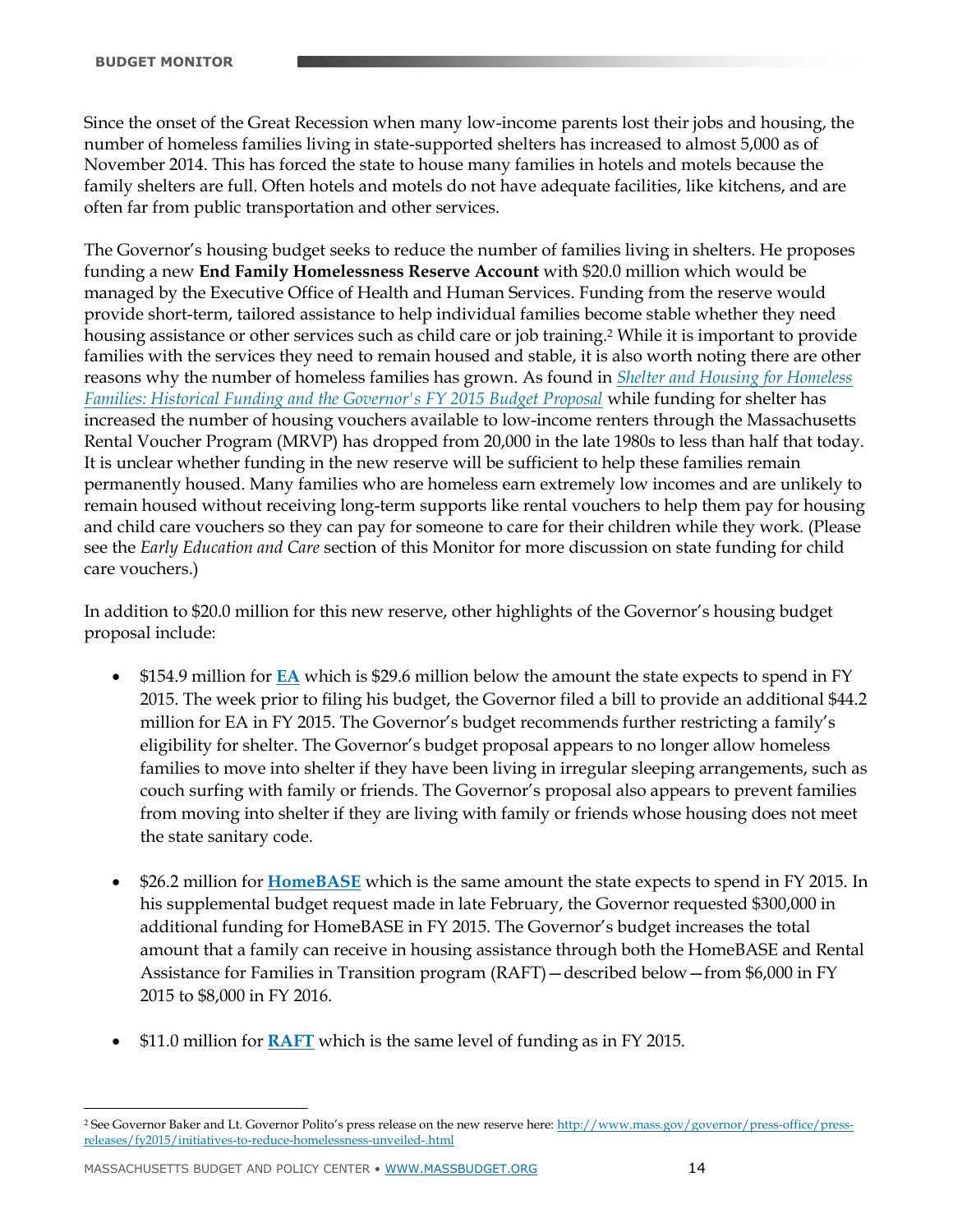- \$42.6 million for the two accounts that provide **shelter to homeless individuals** which is \$2.3 million below the FY 2015 current budget. The line item that funds shelter for homeless individuals is cut by a proposed \$2.1 million below FY 2015 to \$40.8 million. The Home and Healthy for Good Program which provides shelter and services to chronically homeless individuals is cut by a proposed \$200,000 below the FY 2015 budget of \$2.0 million.
- \$64.0 million in **[subsidies for public housing authorities](http://children.massbudget.org/subsidies-public-housing-authorities)** which is a slight cut from FY 2015. The Governor also proposes the addition of two new public housing accounts. One provides \$800,000 to continue the implementation of the **public housing reform law** passed in 2014. And another \$1.0 million in **planning grants** that urban housing authorities can use develop plans for building new rental or owner housing.
- \$75.4 million for **[MRVP](http://children.massbudget.org/massachusetts-rental-voucher-program)**. This amount will most likely allow DHCD to support the amount of vouchers it has issued through the end of FY 2015. As noted above, funding for MRVP has dropped dramatically since the late 1980s. In recent years, as the state has sought to reduce the number of homeless families living in shelter, funding for MRVP has more than doubled since the Great Recession allowing DCHD to issue new vouchers. It is unlikely that this level of funding will allow the state to create additional vouchers in FY 2016.

# **Child Welfare**

The Department of Children and Families (DCF) is the state's child welfare agency. DCF's primary mission is protecting children from abuse and neglect. Family preservation, though, is also an important goal. Kids do better in life when their families receive the services they need to be able to safely care for them. And although many people think of foster care or group homes when they think of children involved with DCF, around 80 percent of kids receiving services from DCF live at home.

The number of children involved with DCF steadily increased between 1999 and 2009. Over the next 4 years, the number of children declined significantly, but in 2013 the number of children began to increase again. With the number of kids with open cases increasing, DCF needed increased funding to support these kids. Over the course of FY 2015, increased funding allowed DCF to hire more case workers and to support more kids whether at home, in a relative's home (also called kinship care), in a foster home or a group facility. A recent supplemental budget proposal by the Governor, not yet passed into law by the legislature, would further increase funding for FY 2015 to \$871.3 million allowing DCF to support kids through the remainder of the current fiscal year. The proposal directs \$35.0 million to DCF - \$27.4 million to supplement services for kids in group homes (**Group Care Services**) and \$7.6 million for services primarily for kids outside of group homes (**Services for Children and Families**).

The Governor's FY 2016 Budget proposal of roughly \$900.5 million for child welfare services would add an additional \$29.2 million on top of FY 2015 projected spending.

Programs that receive an increase over last year include:

**DCF Family Resource Centers** receiving a \$2.2 million (41 percent) increase to \$7.4 million.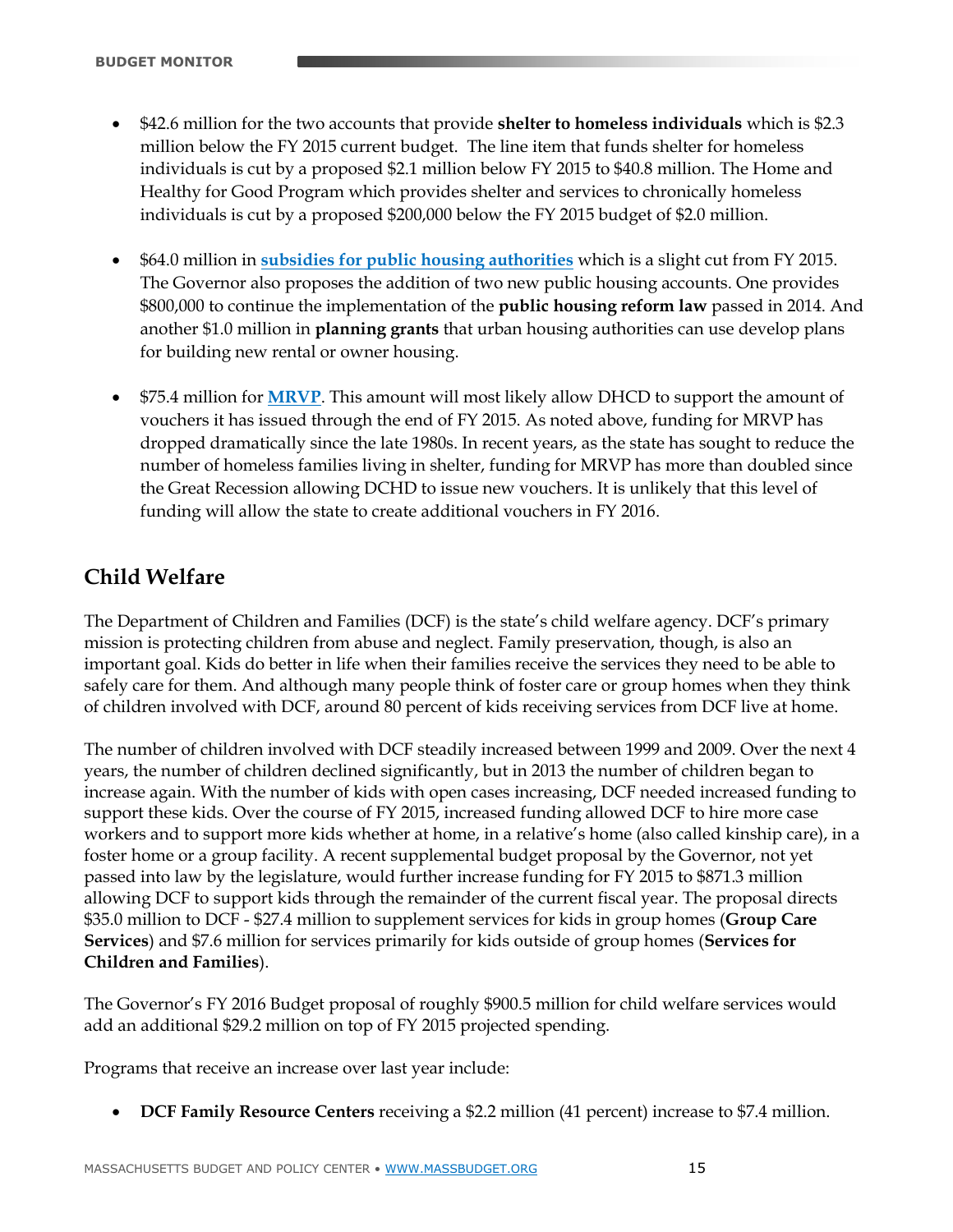- **DCF Administration** receiving a \$3.8 million (5 percent) increase to \$80.7 million. Language requiring DCF to hold fair hearings in a timely manner is not included in the budget language. Fair hearings allow children and families to appeal a DCF decision regarding child placement or a finding of neglect or abuse.
- **Services for Children and Families** receiving an \$8.3 million (3 percent) increase to \$277.5 million.
- **Social Workers for Case Management** receiving an \$8.9 million (5 percent) increase to \$201.8 million. This increase will allow DCF to maintain current staffing levels after adding a significant number of new caseworkers during FY 2015. The Governor's FY 2015 projected spending for case workers is actually \$7.4 million more than FY 2015 current appropriation levels. That difference will need to be accounted for before the end of the current fiscal year.

For more information about these child welfare programs, see the MassBudget Children's Budget at [http://children.massbudget.org/child-welfare.](http://children.massbudget.org/child-welfare)

**The Child Welfare Training Institute**, which provides training to new case workers, also receives an increase of \$415,000 (20 percent) to \$2.5 million. Even with the significant increase in case workers last year, the institute was level funded in FY 2015.

Chapter 257, which standardizes rates according to the services delivered by providers to make the system more efficient and fair will continue to have an impact on this and future budget proposals for FY 2016. A recent cour[t ruling](http://b.3cdn.net/pcouncil/04d084ec386ea9ead8_w2m6bhqh5.pdf) requires the state to fully implement Chapter 257 rates by the beginning of FY 2016. For more information on Chapter 257's rate standardization paid to contracted human and social service providers, see this [Chapter 257 update.](http://www.mass.gov/eohhs/provider/contracting/chap257/)

# **Elder Services**

The Governor proposes a modest increase for Elder Services of \$5.4 million (2.1 percent) over projected FY 2015 funding levels. This increase accounts for mid-year salary adjustments for home care aides passed by Governor Patrick's administration. This increase will also eliminate waiting lists prompted by mid-year cuts in FY 2015 and allow seniors to age in place. Line items affected by the salary adjustment include:

- **Elder Enhanced Home Care Services** at \$70.3 million, an increase of \$5.6 million over projected FY 2015. Part of this increase will likely be used to sustain salary increases from the previous fiscal year. This program allows elders who need a high level of services to remain at home instead of moving into a nursing home.
- **Elder Home Care Purchased Services** at \$106.7 million is level funded at projected FY 2015 figures. The projected FY 2015 funding level likely accounts for \$3.8 million in salary increases which would be sustained in FY 2016. This program also supports services which allow elders to remain at home.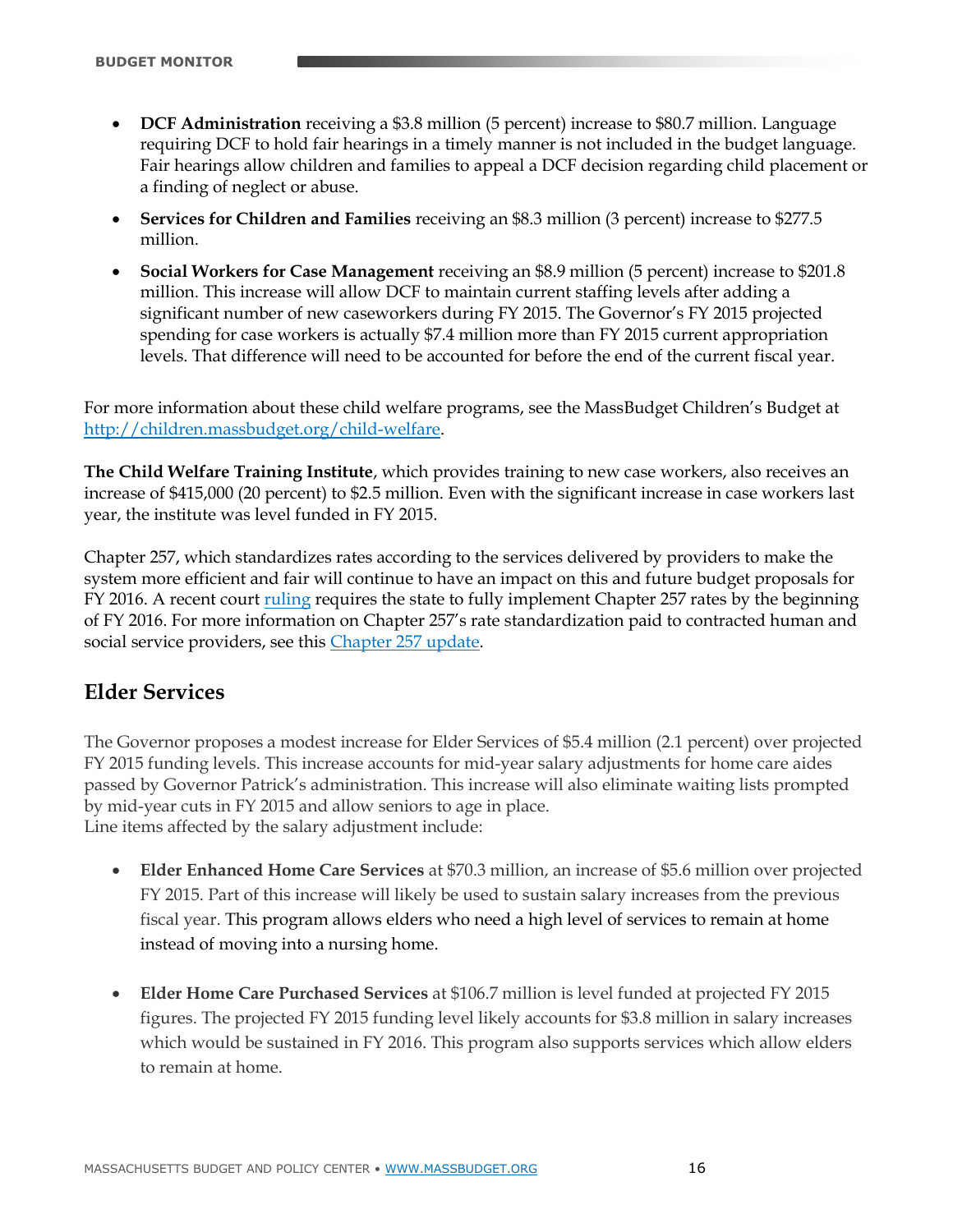# **Disability Services**

Together through our state government, we support a range of programs for individuals with disabilities. These include targeted job training programs that help people participate more freely in the state's workforce as well as community-based supports to assist people and their families. In total, the Governor proposes funding disability services at \$1.83 billion, a \$63.4 million increase (4 percent) from current FY 2015.

The bulk of this total increase - \$35.8 million – is for **Community Residential Supports for the Developmentally Disabled**, a 3 percent increase from current FY 2015 levels. This program supports adults in various residential settings to live as comfortably and independently as possible.

Workforce programs for individuals with disabilities that receive increases under the Governor's proposal include:

- [Community Based Employment,](http://www.workforce.massbudget.org/community-based-employment) which provides funding to move individuals with disabilities from sheltered work to integrated work settings. This program receives a significant \$4.0 million increase - from \$1.0 million in current FY 2015 to \$5.0 million in the Governor's proposal.
- [Community Day and Work Programs for the Developmentally Disabled,](http://www.workforce.massbudget.org/community-day-and-work-programs-developmentally-disabled) which offers a wide variety of group and individual supports, helping people with developmental disabilities find work and build skills. This receives a modest \$2.8 million increase (2 percent) compared to current FY 2015 levels.
- [Community Transportation Services,](http://massbudget.org/browser/line_item.php?id=5911200000) which offers transportation assistance to people who are disabled from home to day or employment services. This receives an increase of \$3.1 million (19 percent) compared to FY 2015.

The Governor's proposal reflects an increasing emphasis on supporting integrated work programs where people with disabilities work alongside people without disabilities in a competitive work environment. It is important to ensure that we continue to support individuals who require extensive support as well, since some people with severe disabilities are not able to work in integrated programs.

Other disability programs that receive increases under the Governor's proposal include:

- [Respite Family Supports for the Developmentally Disabled,](http://children.massbudget.org/respite-family-supports-developmentally-disabled) which receives an increase of \$7.4 million (14 percent) over budgeted FY 2015 levels. However, projected FY 2015 costs (\$57.9 million) far exceed current FY 2015 levels (\$52.4 million). Therefore, the Governor's proposal is only \$1.9 mil above these projected costs. Respite Family Supports offer families with children who are disabled support with specialized caregiving or other flexible community-based resources.
- [Turning 22 Services for the Developmentally Disabled,](http://children.massbudget.org/turning-22-dept-developmental-services) which is level funded and has been cut 31 percent since FY 2001. This program provides services to eligible young adults with disabilities who have graduated from special education programs during the transition year in which the young adult turns 22.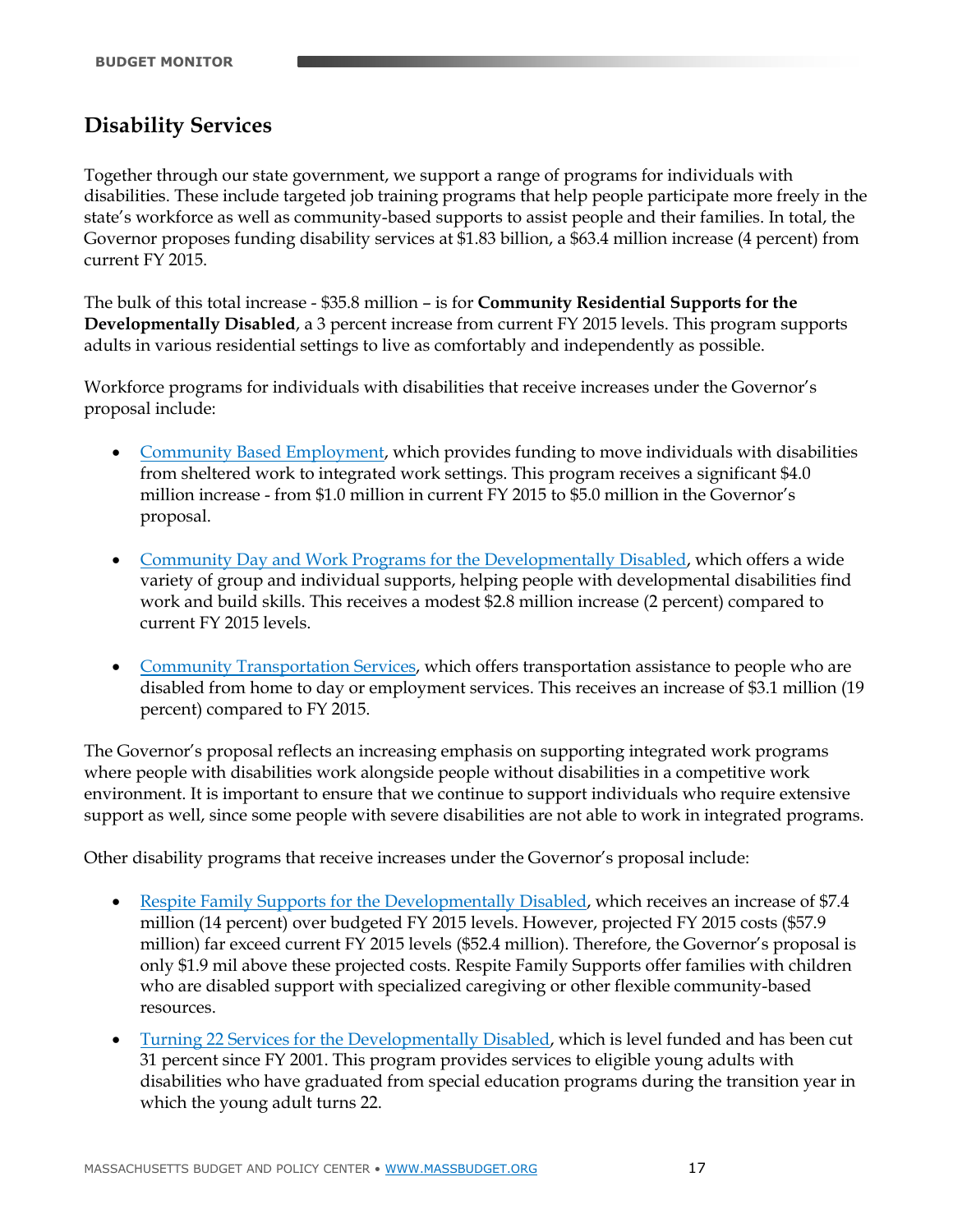# **Juvenile Justice**

The Department of Youth Services (DYS) receives enough funding to offer a similar level of services as last year. The Governor's FY 2016 proposal provides \$175.9 million, 2 percent more than FY 2015 current spending – enough to likely cover increases in costs due to inflation. DYS Administration receives \$4.4 million, a \$256,000 (6 percent) increase over last year. However, funding for administration is still 29 percent below the FY 2009 GAA budget.

Most of the other accounts were either funded at the same level as last year which means they might not be able to offer the same level of services due to cost increases; or were funded at a slightly higher level which should cover cost increases, but not allow an increase in services.

# **Transitional Assistance**

For entitlement programs like transitional assistance, funding levels are significantly affected by anticipated caseload levels. The "entitlement" part means that any qualified person who applies must receive the service. Funding for these then is directly tied to how many people qualify and apply. Caseload levels have dropped significantly in the past few years, although they may be dropping partially because of new administrative changes that are making it harder for clients to maintain their benefits. For more detailed information on caseload levels for transitional assistance accounts, see "Research and Statistics" on the [DTA home page.](http://www.mass.gov/eohhs/gov/departments/dta/) The caseload for **Transitional Assistance for Families with Dependent Children (TAFDC)** dropped from 52,659 in December 2012 to 46,546 in December 2013. That trend has continued with the caseload dropping further to 40,542 in December 2014.

The FY 2015 GAA budget funded **TAFDC** grants at \$255.7 million. FY 2015 projected spending is \$251.3 million and the Governor's FY 2016 proposal assumes a continuation of declining caseloads, providing \$229.1 million, 9 percent less than FY 2015 projected spending. It is important to note that under this program, grants given to qualified families have lost significant value over time due to inflation. For a more in depth analysis of the grants value, see [TAFDC: Declines in Support for Low-](http://www.massbudget.org/report_window.php?loc=declines_tafdc.html)[Income Children and Families.](http://www.massbudget.org/report_window.php?loc=declines_tafdc.html) Instead of decreasing the appropriation, the Governor could have proposed increasing the value of the grant to help these children and families pay for basic necessities. The Governor also could have directed these funds to the Income Eligible Child Care subsidy so more low-income working parents could find stable and affordable care for their children allowing them to succeed in the workplace. For more information on this subsidy, see the MassBudget Children's [Budget.](http://children.massbudget.org/income-eligible-child-care-child-care-access)

The **Employment Services Program**, the primary education and job training program for TAFDC clients receives \$11.8 million, virtually the same amount as last year and about 80 percent below the FY 2001 funding level. For a more in depth analysis on funding for education and job training programs, see [Declines in Work Supports for Low-Income Parents.](http://www.massbudget.org/report_window.php?loc=Declines_Work_Supports_Low-Income_Parents.html) **Pathways to Self Sufficiency**, a new job training program, receives \$3.3 million in the Governor's proposal. This program was funded at \$11.0 million in Chapter 188 of the Acts of 2014. However, it received two different 9C cuts during the year eliminating the program in FY 2015.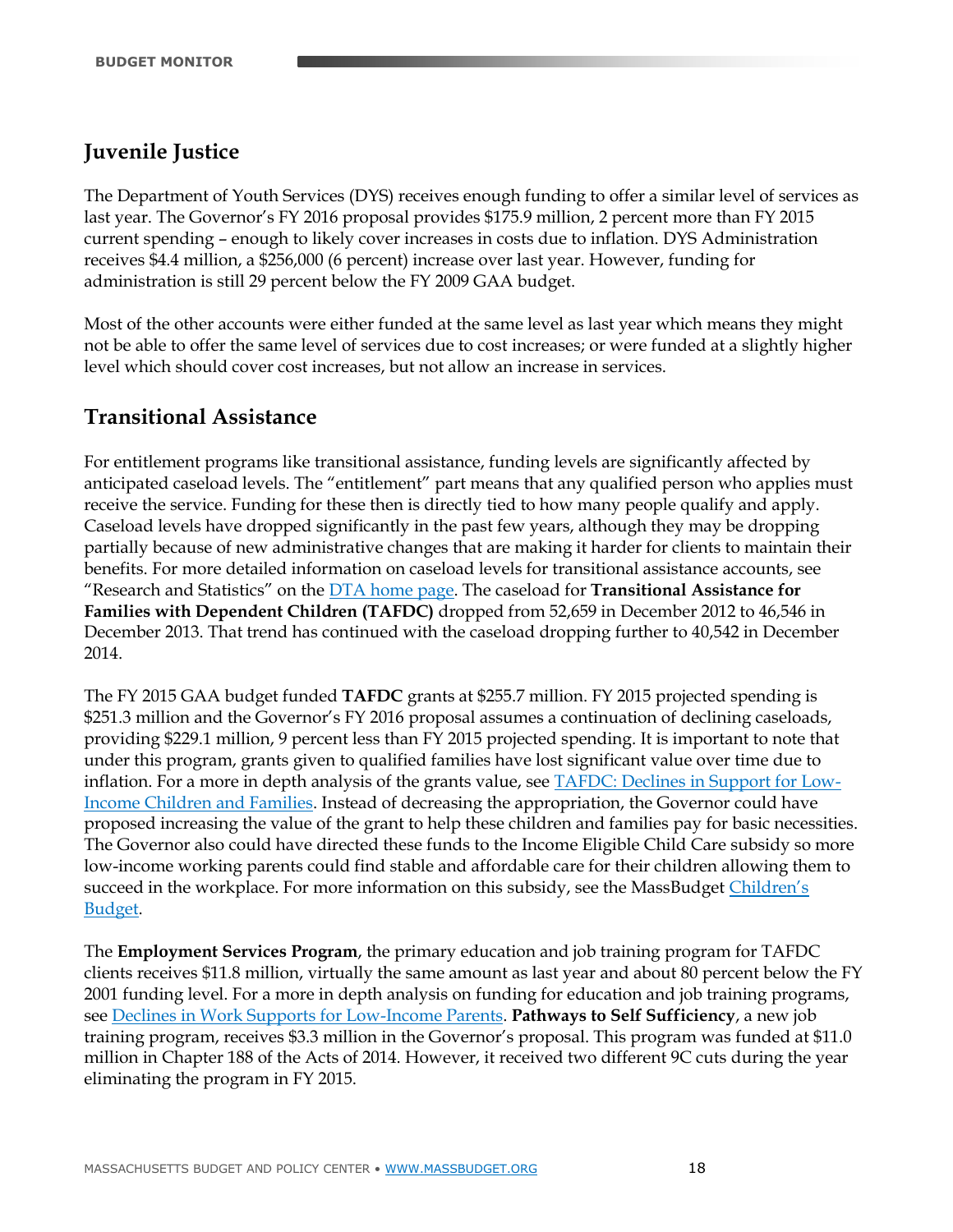**Emergency Aid to the Elderly, Disabled and Children (EAEDC)** receives \$78.9 million, \$6.5 million below FY 2015 projected spending. EAEDC is a cash assistance program for individuals who are disabled, caring for someone who is disabled, 65 or older, in a Mass. Rehab program, and children who are not able to get TAFDC benefits.

**Caseworker Salaries and Benefits** receives \$70.8 million, \$3.0 million (4 percent) more than FY 2015 projected spending. Even with this increase, the Governor's proposal does not project increasing the number of case workers at DTA. The **Department of Transitional Assistance Administration** receives \$65.1 million, \$3.8 million more than FY 2015 projected spending.

# **Economic Development**

Economic development programs aim to improve workforce and business development, support community investments, and stimulate economic activity. In total, the Governor's FY 2016 budget proposes a decrease to economic development programs of \$11.6 million (9 percent) from current FY 2015 levels. This represents a 58 percent decrease since FY 2001. The bulk of the decrease in the FY 2016 Governor's budget comes from the Mass. Office of Travel & Tourism where grant funding is converted into a competitive program.



## **Economic Development Reduced 58%**

Workforce development gives people the skills they need to find good jobs, support their families, and contribute to the Massachusetts economy. Several of these programs are targeted at youth, including:

 [YouthWorks](http://workforce.massbudget.org/youthworks) (formerly Summer Jobs Program for At-Risk Youth), which receives a \$10.5 million in funding, a 3 percent increase, from FY 2015 GAA levels. This program is a summer and yearround jobs program for low-income and at-risk youth living in targeted, high-risk cities across the Commonwealth.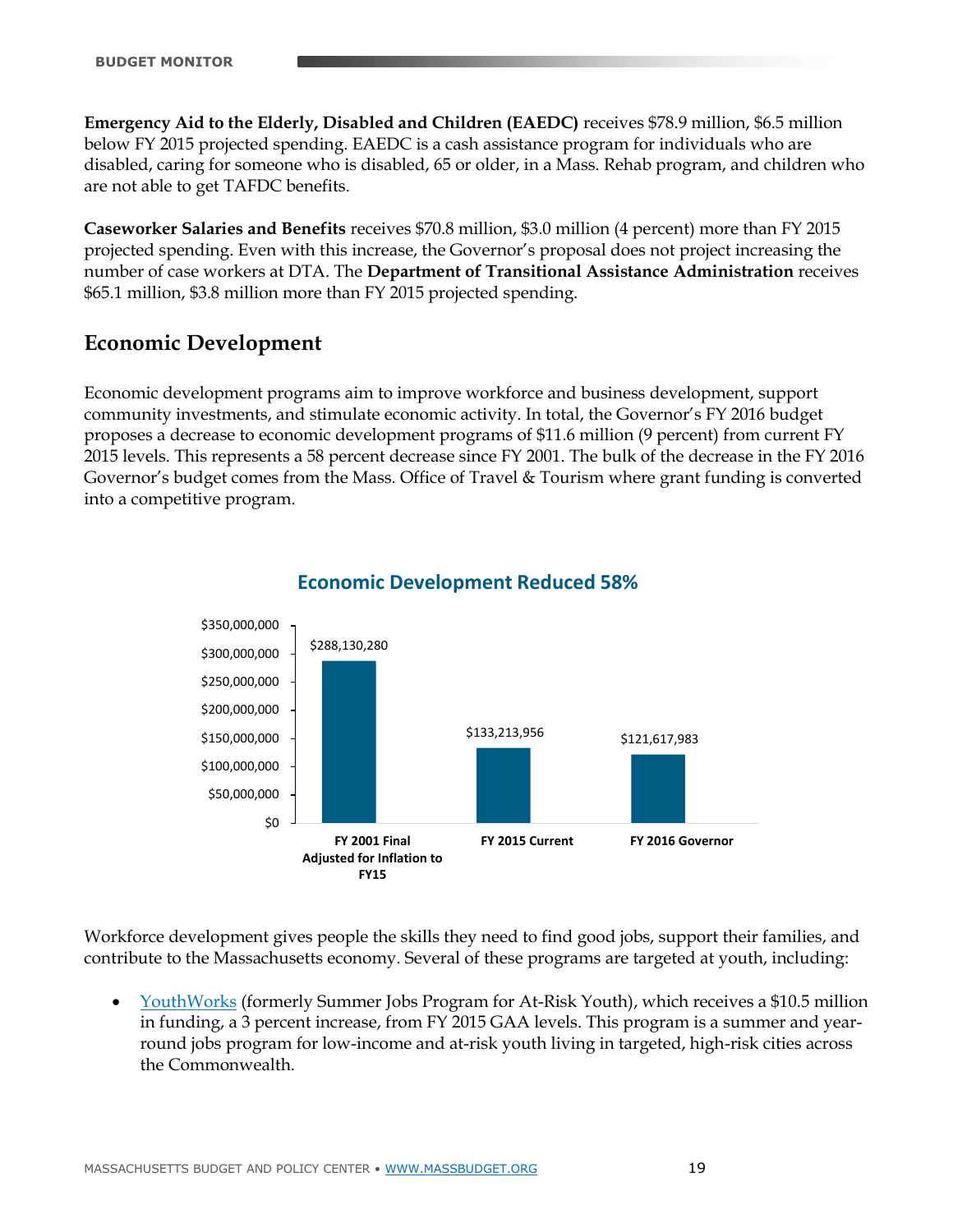[Gang Prevention Grant Program \(Shannon Grants\),](http://workforce.massbudget.org/gang-prevention-grant-program-shannon-grants) which receives \$7.0 million in funding, a decrease in 15 percent compared to FY 2015 GAA. This program helps fund employment and training opportunities as part of the comprehensive youth violence prevention strategy.

Most other workforce and business development programs are close to level-funded, including the [Workforce Training Fund,](http://www.workforce.massbudget.org/workforce-training-fund) [One-Stop Career Centers,](http://www.workforce.massbudget.org/one-stop-career-centers) [Small Business Development Center,](http://www.workforce.massbudget.org/massachusetts-small-business-development-center-umass) and [Advanced Manufacturing Workforce Development Grants.](http://www.workforce.massbudget.org/advanced-manufacturing-workforce-development-grants) For many programs, level funding may be tantamount to a cut because costs rises from year to year. For more information about various ways we support workforce training through the Massachusetts state budget see Massbudget's [Jobs and](file:///C:/Users/nrodriguez/Dropbox%20(MassBudget)/Common%20(1)/Templates/Budget%20Monitor%20Templates/workforce.massbudget.org)  [Workforce Budget](file:///C:/Users/nrodriguez/Dropbox%20(MassBudget)/Common%20(1)/Templates/Budget%20Monitor%20Templates/workforce.massbudget.org) tool.

Notable new community investment initiatives under the Governor's proposal include:

- **Urban Agenda Economic Development Grants:** This \$2.0 million grant program receives would help entrepreneurs in urban communities to promote small businesses and support jobs and workforce development.
- **Community Compact Grants**: This initiative receives \$650,000 as an incentive program for communities and municipalities to partner with state government in order to work together to employ best practices determined by the [Community Compact Cabinet](http://www.mass.gov/governor/press-office/press-releases/fy2015/exec-order-to-strengthen-municipal-partnerships-signed.html) created by the Baker Administration.

# **Local Aid**

The Governor proposes a modest increase of \$34.0 million (3.6 percent) for Unrestricted General Government Aid (UGGA). This money helps cities and towns fund vital local services such as police and fire protection, parks, and public works. For more information on general local aid, please see *[Demystifying General Local Aid in Massachusetts.](http://www.massbudget.org/report_window.php?loc=demystifying_general_local_aid.html)*

The Commonwealth's capacity to fund a range of vital programs, such as general local aid, has been hindered by a series of significant state-level tax cuts during the 1990's and 2000's combined with the Great Recession. While over the past several years general local aid funding has increased with or slightly above inflation, it still remains 43 percent below FY 2001 figures.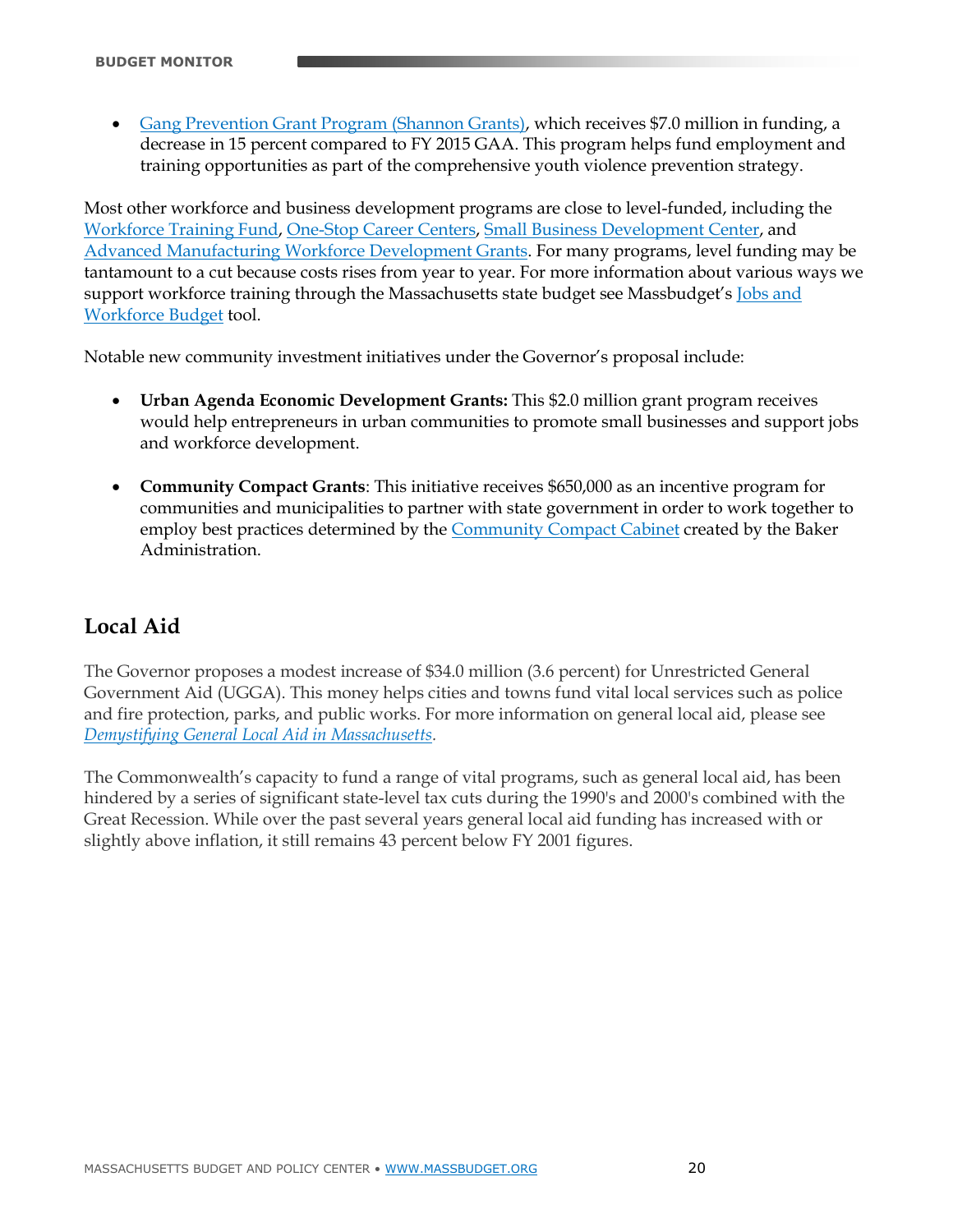inf. adj. 2015\$s



## **Unrestricted General Local Aid cut by over 40 % since 2001**

Some cities and towns receive other forms of local aid—for example, payments in lieu of taxes to communities with state-owned land that is not subject to local property taxes—but these categories represent much smaller total amounts and only go to a subset of qualifying cities and towns. Of note, the Municipal Regionalization and Efficiencies Incentive Reserve that rewards cities and towns for meeting selected benchmarks was decreased by \$4 million in the Governor's proposal, a 45 percent decrease from FY 2015.

## **Transportation**

In the Governor's FY 2016 budget, the most notable decision with regards to Transportation is the increase in direct funding to the MBTA. While the FY 2015 budget appropriated \$136.6 million to the MBTA, Governor Baker later reduced this amount to \$122.6 million through mid-year 9C cuts. The Governor's FY 2016 budget recommends increasing the MBTA's direct funding to \$187 million. Having convened a working group to study the MBTA's finances and recommend operational and funding reforms, the Governor has stated that the additional FY 2016 funds will be allocated in accord with the findings of the working group. Whether in fact the additional funds represent a true increase in funding is a question among some transportation experts and advocates.

Notably, the recommended appropriation to this MBTA account (\$187 million in FY 2016 under the Governor's proposal) is, under any circumstances, only a relatively small part of the total funding provided to the MBTA. In addition to the funding provided through this specific line-item account, the MBTA also receives a portion of state sales tax revenues, which in FY 2016 will total \$985.2 million (a \$14.6 million increase over FY 2015). Beyond state-provided funding, support for the MBTA also comes from the communities the MBTA serves, as well as from other sources.

Looking at transportation funding more generally, the Governor recommends an increase in overall funding for transportation in FY 2016, relative to FY 2015 levels. In the FY 2015 GAA, all transportation accounts together received \$1.55 billion, an amount later reduced through 9C cuts to \$1.51 billion. For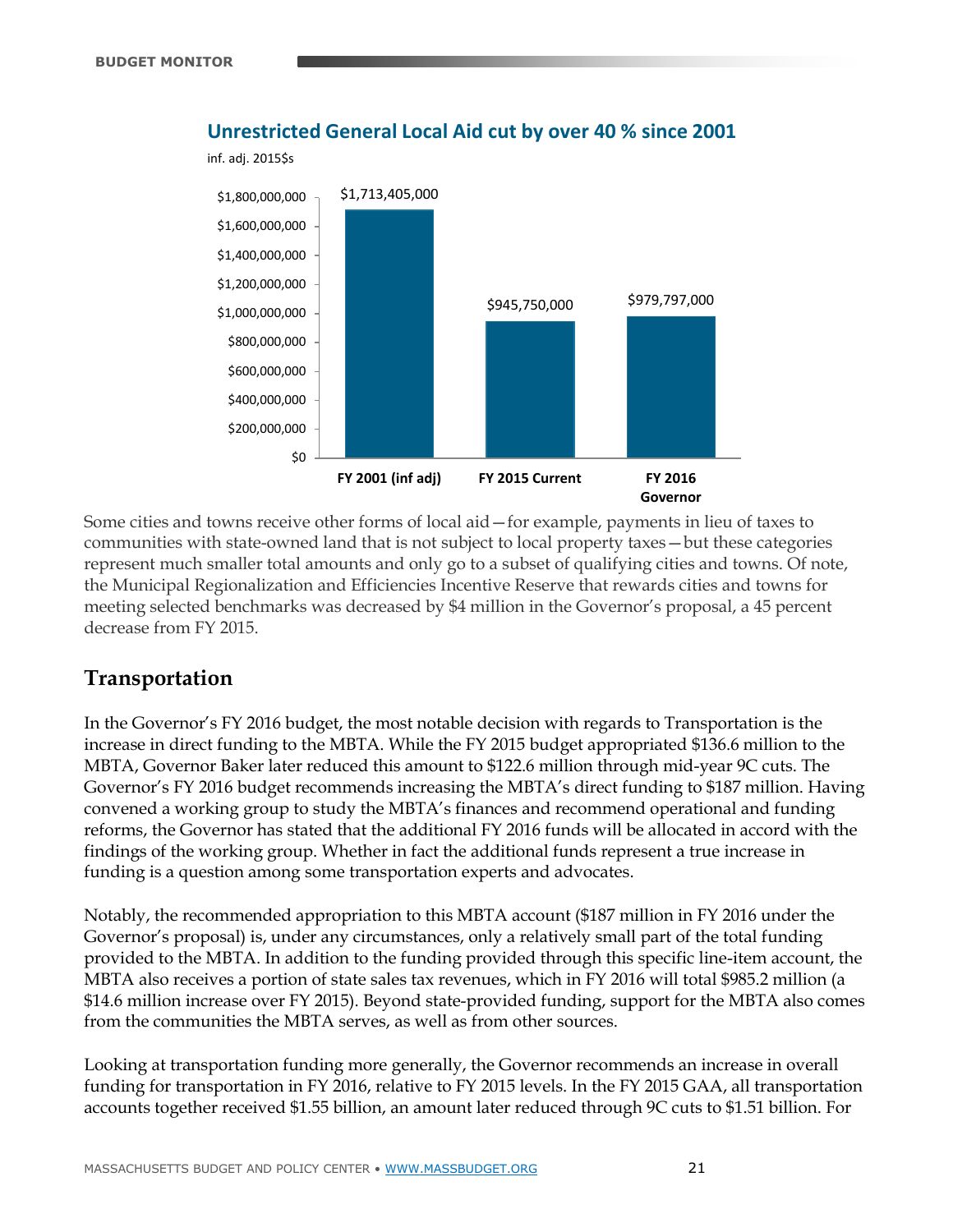FY 2016, the Governor recommends total funding of \$1.63 billion, a 5 percent increase over the FY 2015 GAA and an 8 percent increase over current FY 2015 (post-9C cuts) funding levels.

In response to the significant operating difficulties experienced by the MBTA and commuter rail system during this winter's heavy snowfalls, the Governor also would establish a "Weather Resiliency Fund." This fund would be financed from the operating budget of the MBTA and would be used to pay for "operating costs, projects and programs to prevent and eliminate vulnerabilities within the authority to temperature, precipitation, flooding, drought and wildfire."

# **Law & Public Safety**

In the Governor's FY 2016 budget, the most notable decision with regards to Law & Public Safety is the funding provided to the courts. For several major accounts that in whole or in part are used to fund judges or clerks salaries, the Governor proposes modest decreases of 1-2 percent from FY 2015 GAA amounts. While any decrease can create budgeting challenges for the affected area of operation (in this case, the courts), the real impacts of this seemingly modest funding decline are more complex.

In 2013, the Legislature approved a series of phased increases to the salaries of judges throughout the court system. Because court clerks' salaries are pegged, in General Law, at between 60 percent and 80 percent (depending on the type of clerk) of the salaries of judges, the salaries of court clerks also increased as a result of the Legislature's action. Phased in over three years, the final total annual cost of these combined salary increases was estimated at \$22.6 million.

In the FY 2014 budget, the first set of phased increases was fully paid for through increased funding to the necessary court accounts. In FY 2015, the second phase of salary increases was paid for only in part, with increased funding provided to the primary account supporting such salary increases, but not to all affected court accounts. The third and final increase will take place at the beginning of FY 16 and, as noted above, the Governor's budget cuts rather than increases the most heavily impacted court accounts. Given that the salary increases are mandated by law and thus must be implemented, in order to balance the court budgets, other court functions will have to be cut more deeply than the Governor's 1-2 percent reductions would suggest. The Chief Justice for Administration of the trial courts has stated that, should the courts be funded at the levels proposed by the Governor, up to 550 court employees would have to be let go.

## **Revenue**

The Governor's FY 2016 budget (with accompanying tax reform legislation) relies on additional revenues beyond those available as part of the Consensus Revenue Estimate. Together, these additional FY 2016 revenues total \$709.3 million and they come from both tax and non-tax sources. Few of these revenues can be described as ongoing (in other words, they are not derived from sources that will be replenished with new revenues beyond FY 2016). Instead, they primarily come from one-time or temporary sources. Temporary revenue sources are useful for balancing the budget only in the current fiscal year and their use most often adds to the challenge of balancing the budget in future years (to read more about the state's projected FY 2016 budget gap, see [MassBudget's FY 2016](http://www.massbudget.org/report_window.php?loc=FY_2016_Budget_Preview.html) Budget Preview).

| <b>FY 2016 REVENUE PROPOSALS</b> | <b>Ongoing</b><br><b>Source</b> | <b>One-Time Source</b> |
|----------------------------------|---------------------------------|------------------------|
|                                  |                                 |                        |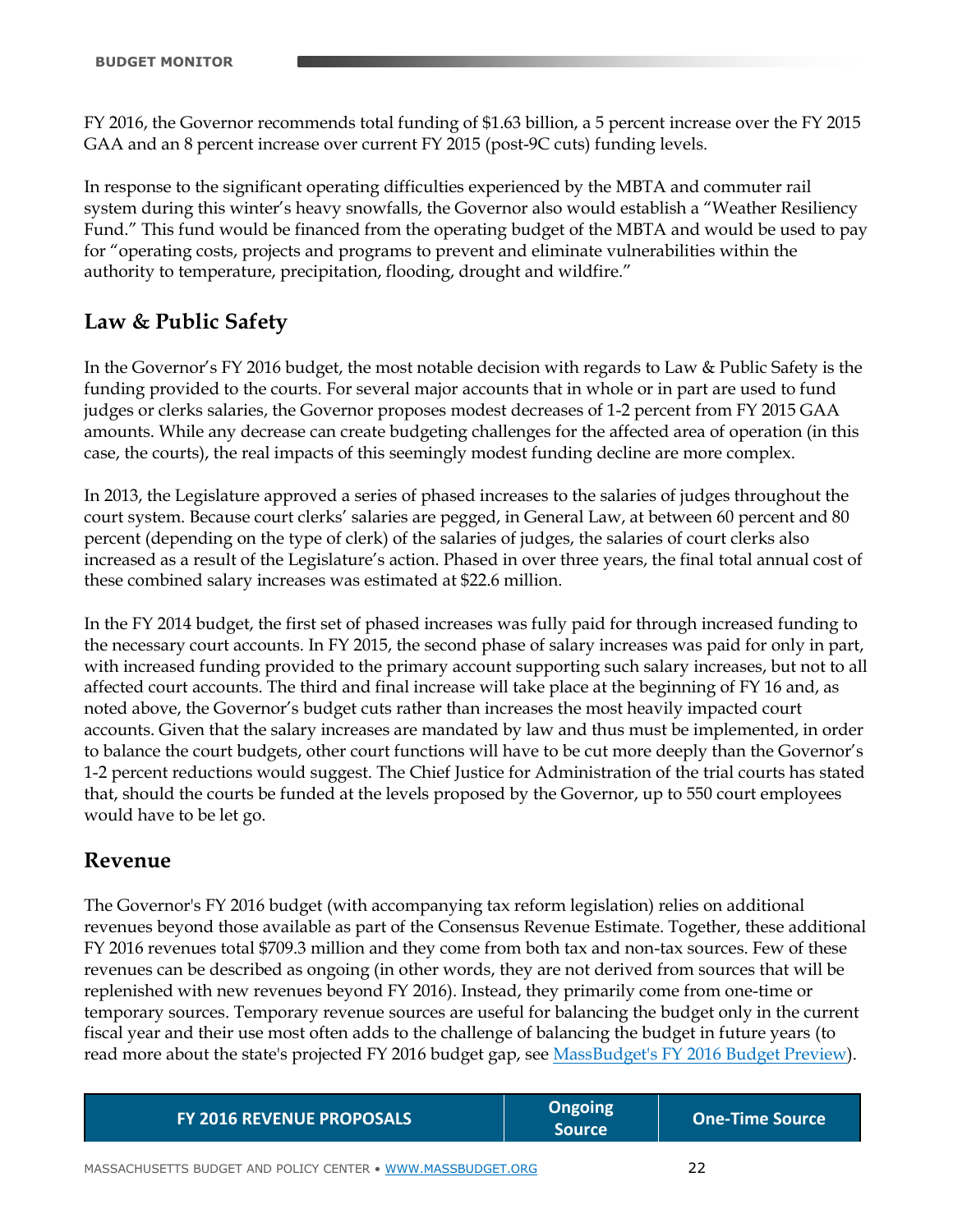| <b>TAX REVENUES</b>                                               |                |             |
|-------------------------------------------------------------------|----------------|-------------|
|                                                                   |                |             |
| Non-filer tax amnesty                                             |                | 100,000,000 |
| Delay FAS 109 deduction for one year                              |                | 46,000,000  |
| Phased elimination of Film Tax Credit                             | No FY16 impact |             |
| Divert excess capital gains revenue from Stabilization Fund to GF |                | 300,000,000 |
| Large tax settlements                                             | 100,000,000    |             |
|                                                                   |                |             |
| <b>SUBTOTAL</b>                                                   | 100,000,000    | 446,000,000 |
| <b>NON-TAX REVENUES</b>                                           |                |             |
|                                                                   |                |             |
| Court house sale                                                  |                | 30,000,000  |
| Maximization of federal revenue                                   | 10,000,000     |             |
| Reduce OPEB payment                                               |                | 24,300,000  |
| Additional delayed provider payments in MassHealth                |                | 116,000,000 |
|                                                                   |                |             |
| <b>SUBTOTAL</b>                                                   | 10,000,000     | 153,300,000 |
| <b>TOTAL</b>                                                      | 110,000,000    | 599,300,000 |

The Governor's revenue proposals include both tax (\$546 million) and non-tax (\$163.3 million) revenues, with the large majority (over 80 percent) of these revenues being one-time. Two proposed sources of additional FY 2016 revenue – 1) a tax amnesty program and 2) the phased elimination of the state's Film Tax Credit - are included as part of a separate tax reform bill that accompanies and is integral to the Governor's FY 2016 budget bill. Also included in the tax reform bill is a proposal that would raise the value of the state earned income tax credit, paying for this increase by phasing out the state's Film Tax Credit.

## **Tax Revenue**

The starting point for every state budget is the Consensus Revenue Estimate (CRE). The Fiscal Year 2016 CRE figure agreed to by the Administration, the House and the Senate is \$25.479 billion, an amount 4.8 percent above DOR's FY 2015 forecast of \$24.325 billion. The FY 2016 CRE assumes another automatic reduction in the tax rate on personal income will occur half way through the fiscal year, dropping the rate from 5.15 percent to 5.10 percent. The CRE likewise assumes collection of \$1.387 billion in capital gains income taxes and, as prescribed by law, that \$300 million of this will be deposited automatically into the Stabilization Fund (the Governor instead directs this \$300 million to the General Fund to help balance his FY 2016 budget – see more discussion, below).

### **Increasing the Earned Income Tax Credit**

The [state Earned Income Tax Credit](http://children.massbudget.org/earned-income-tax-credit?source=commonthread) (EITC) is a refundable tax break provided by the Commonwealth to lower-income workers in order to increase the after-tax rewards to work. It is available only to tax filers with earned income and provides benefits primarily to workers with children. A tax filer's federal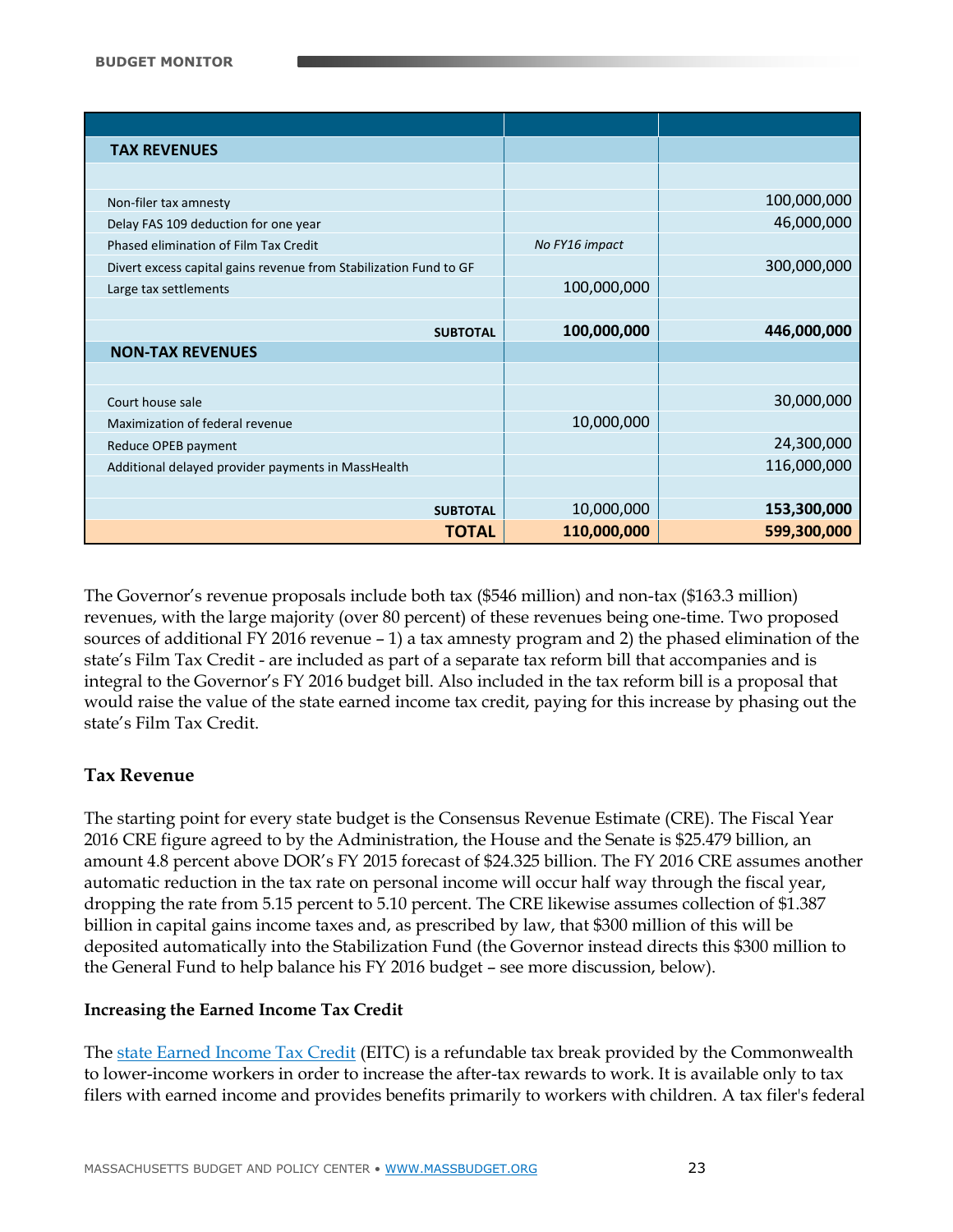EITC eligibility and credit value depend on marital status, the amount of income the filer(s) has/have earned during the tax year, and the number of dependent children the filer(s) claim.

The Massachusetts EITC operates under the same eligibility rules as the federal EITC, with the state credit value calculated as a straight 15 percent of the federal EITC amount claimed by the tax filer. The Governor has proposed a phased increase of the matching rate to 24 percent in 2016, 27 percent in 2017 and 30 percent in 2018.

In 2014, the maximum value of the Massachusetts EITC was \$921. Typically, between 415,000 and 430,000 filers claim the Massachusetts state EITC each year, for a total cost of between \$125 million and \$135 million annually. Increasing the matching rate - from the current 15 percent to 30 percent – would roughly double the annual cost of the program.

### **Eliminating the Film Tax Credit**

In order to help pay for the EITC increase, the Governor proposes a phased elimination of the state's Film Tax Credit. This credit costs the Commonwealth \$80 million annually in forgone tax revenue. As a tool for economic development, [annual reports](http://www.mass.gov/dor/tax-professionals/news-and-reports/other-reports/massachusetts-film-industry-tax-incentive-report/) produced by the Department of Revenue (DOR) have shown the Film Tax Credit to be expensive relative to the number of jobs and additional tax revenue it generates. DOR estimates the five-year average net cost at \$119,000 per job created in Massachusetts.

Elimination of this credit would not provide all the funding required to support the Governor's EITC proposal. Adding to this funding challenge is a difference in the proposed timing of when the EITC increases would take effect and when additional revenues would become available through elimination of the Film Tax Credit. Major elements of the tax credit would not be eliminated until the middle of 2016, with "holdover" losses continuing for several years beyond that date as filers continue to redeem credits from earlier years. Substantial increases in EITC costs would begin in the early part of 2017.

#### **Non-filer Tax Amnesty**

In the tax reform bill accompanying his FY 2016 budget, the Governor also proposes instituting a tax amnesty program for people and businesses that have failed to file returns for tax years 2013 and prior. The Governor's budget currently relies on \$100 million in additional revenue from this source. While some of the particulars of the program would be defined later by DOR (including which tax types would be included and when the program period would start), documents accompanying the Governor's budget suggest that this amnesty would be similar to one provided in 2002. The 2002 amnesty applied to a broad range of tax types and raised \$176 million.

Typically, tax amnesty programs are structured such that, during a limited period, taxpayers who have failed to file or have not paid the full amount of taxes due in years past are allowed to file and to pay their outstanding taxes without incurring penalties. Taxpayers are required to pay interest on the previously unpaid tax. Those taxpayers who already are the subject of a criminal investigation or prosecution related to their tax filings and/or payments are not allowed to participate in the program. The proposal additionally bars anyone who participates in this amnesty program from participating in any future amnesty during the next ten years.

If enacted, this would be the third tax amnesty program offered in the Commonwealth in less than two years. While tax amnesty programs can result in the collection of taxes that otherwise may have gone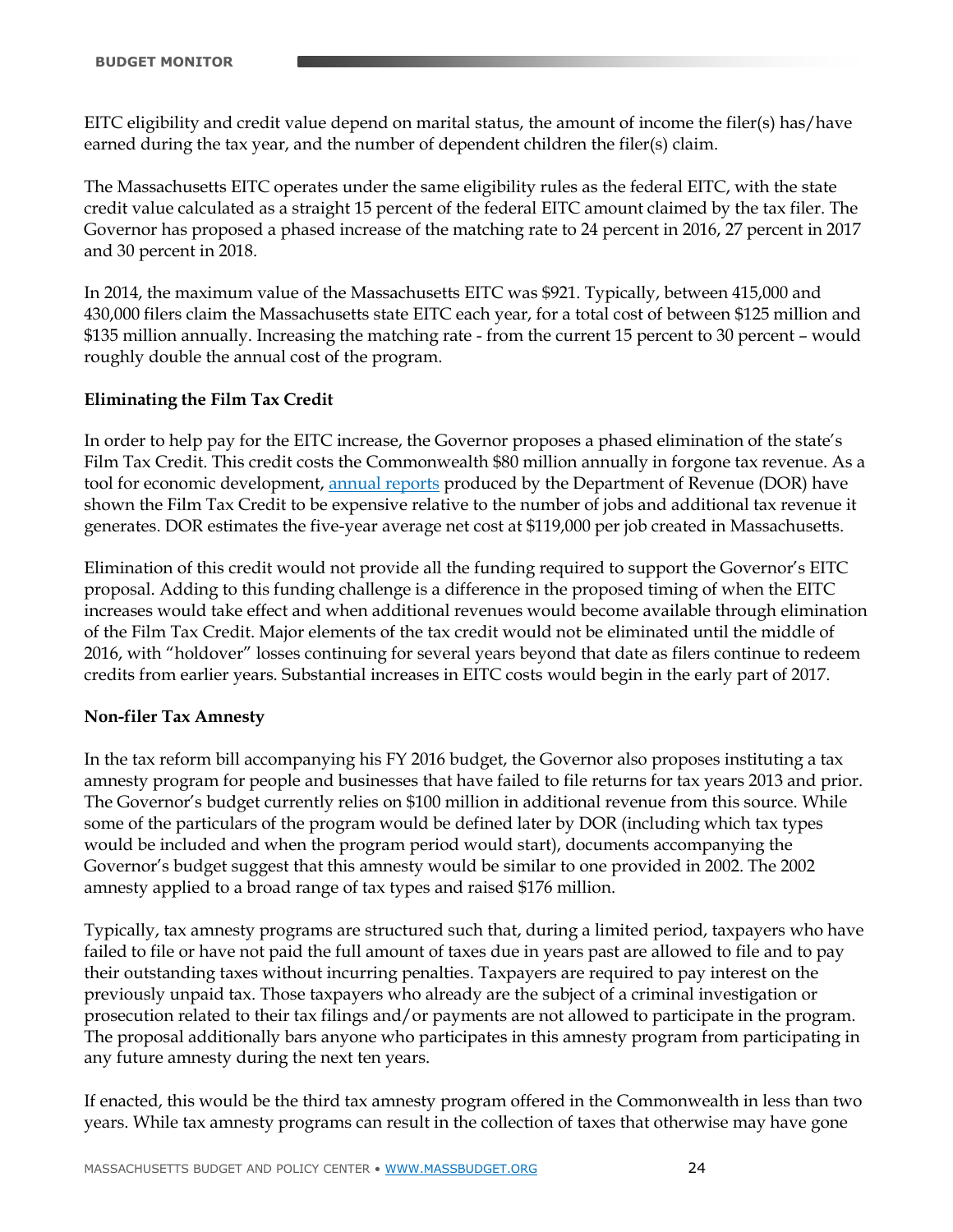uncollected, if such programs are offered too regularly, they can become part of some filers' approach to tax planning. This has the potential to negatively impact collections on an ongoing basis, as filers delay or avoid paying their taxes, anticipating they will have the opportunity to settle up at a later date with no added penalty. Documents accompanying the Governor's budget, however, suggest the possibility that, by bringing non-filers into the system, future tax collections may increase as these newly compliant filers continue to file and pay taxes in future years.

### **Diverting Capital Gains Taxes from the Stabilization Fund to the General Fund**

Under current law, for revenue derived from capital gains income taxes, any amount that exceeds approximately \$1 billion annually must be deposited into the Stabilization Fund rather than being made available for budgetary appropriation. (The specific threshold amount for this deposit is adjusted annually to account for economic growth.) In his budget, the Governor proposes removing this requirement for FY 2016. The FY 2016 Consensus Revenue Estimate assumes capital gains collections of \$1.387 billion, while DOR has certified the Stabilization Fund threshold for capital gains deposits at \$1.087 billion. Accordingly, the Governor's budget relies on directing \$300 million to the General Fund and away from the Stabilization Fund. While the use of these one-time revenues will help balance the FY 2016 budget, it will reduce the state's reserves for future emergencies and will add to the structural gap heading into FY 2017.

#### **Large Settlements & Judgments Exceeding \$10 Million Each**

The FY 2015 budget amended the General Laws to allow much of the revenue derived annually from large tax-related and non-tax-related settlements and judgments to be used for budget appropriations rather than depositing these revenues into the state's Stabilization Fund, as had been done in years prior. Under the new law, each year, the annual average of these type of collections over the prior five years is calculated and set as a threshold. Collections below the threshold are available for budgetary appropriations, but once total collections exceed the threshold, all additional such revenues are deposited into the Stabilization Fund.

In the five years from FY 2010 through FY14, annual collections from these excesses ranged from about \$140 million to more than \$400 million, thus directing significant resources to the Stabilization Fund during these years. For FY 2015, the threshold was calculated at \$263 million and for FY2016 it likely will be a similar amount. Such collections in FY 2015 total \$148 million to date (as of February 2015). The Governor's FY 2016 budget relies, conservatively, on \$100 million from this source.

#### **FAS 109**

The FAS 109 corporate tax break is a tax break that primarily affects about a dozen multi-state businesses. Delaying implementation of this tax break for another year (the tax break has been delayed on a one-year basis in prior budgets) would postpone the loss of an estimated \$46 million in corporate income tax collections in FY 2016 (se[e Governor's FY 2016 budget documents\)](http://www.mass.gov/bb/h1/fy16h1/prnt_16/bal_16/pfinstate16.htm). While the details of this tax law change involve technical and complex interactions among a corporation's records for tax purposes and its public financial accounting records, the FAS 109 provision, in essence, is an attempt to offset certain costs to publically-traded companies resulting from the 2008 combined reporting tax reform package.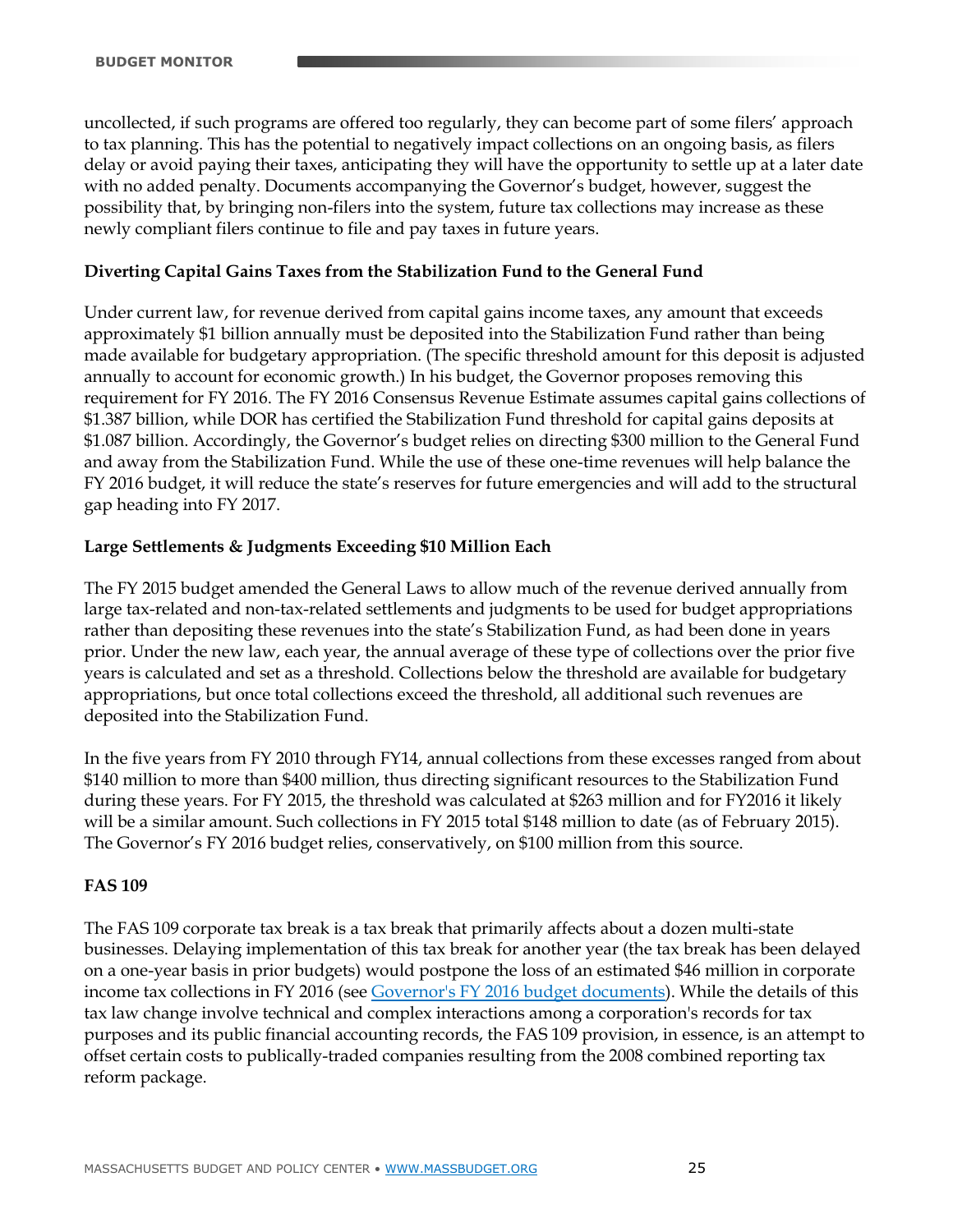As part of that package, rule changes were enacted that increased the cost of some tax liabilities of some companies operating in the Commonwealth. In certain cases, these rule changes would have required changes to a company's existing financial statements. The FAS 109 tax break would allow publically-traded companies to claim a new tax break that would offset the impact to their financial statements resulting from the effects of combined reporting on deferred tax liabilities.

The Department of Revenue (DOR) estimated that this provision would cost the Commonwealth \$535 million during the period in which it was originally scheduled to be in effect - tax benefits were to be distributed equally across seven years, 2012-2018 (see [DOR report to Legislature\)](http://www.massbudget.org/reports/pdf/DOR_FAS109Report_Sept2009.pdf). DOR has estimated further that 88 percent (or \$472 million) of the total tax reductions associated with the FAS 109 tax break will accrue to just fourteen corporations. When this provision was enacted, the cost was unknown and a process was established that would allow an evaluation of the likely cost before the tax break would be implemented.

### **Funding Cuts to the Department of Revenue**

Among its other activities, the Department of Revenue (DOR), through its Office of Tax Administration makes sure that taxpayers are paying taxes they legally owe to the state. DOR hires auditors and collectors who identify taxes legally owed to the state that have not yet been paid and works with taxpayers to collect unpaid taxes.

The Governor's FY 2016 budget proposes funding DOR's tax activities at \$88.9 million which is \$1.1 million above the FY 2015 current budget but \$5.3 million below the amount appropriated in the FY 2015 GAA. In FY 2015, as revenues fell short of the amount projected, Governors Patrick and Baker made a combined \$6.4 million in emergency cuts to DOR's Office of Tax Administration.

DOR's tax collection efforts are funded through two primary accounts including the Administrative Account (1201-0100) that pays the salaries of auditors and collectors, as well as support staff and lawyers, who work to make sure that DOR collects the taxes that are legally owed to the state but have not been paid. The Additional Auditors Retained Revenue account (1201-0130), which was created in FY 2004, allows the DOR to retain a certain portion of the unpaid revenue it collects to help pay auditor's salaries.

| <b>DOR Office of Tax Administration</b> |                          |                    |                    |                            |                                                |                                         |  |
|-----------------------------------------|--------------------------|--------------------|--------------------|----------------------------|------------------------------------------------|-----------------------------------------|--|
| Program                                 | Account<br><b>Number</b> | <b>FY 2015 GAA</b> | FY 2015<br>Current | <b>FY 2016</b><br>Governor | <b>FY 2016</b><br>Gov. - FY<br>2015<br>Current | FY 2016<br>Gov. - FY<br><b>2015 GAA</b> |  |
| DOR Administrative A                    | 1201-0100                | 94,179,565         | 87,767,114         | 88,872,929                 | 1,105,815                                      | (5,306,636)                             |  |
| Additional Auditors R                   | 1201-0130                | 27,938,953         | 27,938,953         | 27,938,953                 | 0                                              | $\Omega$                                |  |
| Total                                   |                          | 122,118,518        | 115,706,067        | 116,811,882                | 1,105,815                                      | (5,306,636)                             |  |

During debate on the FY 2014 budget, a legislative proposal recommended a \$3.6 million cut in DOR's budget which the Department estimated would cause the layoff of 60 full time positions resulting in the loss of almost \$50 million in revenue.<sup>3</sup> This means, on average, the DOR collects \$800,000 in unpaid taxes per staff person who works on auditing and collection efforts. While most of the revenue is

 $\overline{a}$ 

<sup>3</sup> Letter from DOR Commissioner Amy Pitter to the State Senate from April 2013: [http://massbudget.org/reports/pdf/SWM\\_FY2014\\_Impact\\_letter-04-24-2013.pdf](http://massbudget.org/reports/pdf/SWM_FY2014_Impact_letter-04-24-2013.pdf)

MASSACHUSETTS BUDGET AND POLICY CENTER • [WWW.MASSBUDGET.ORG](http://www.massbudget.org/) 26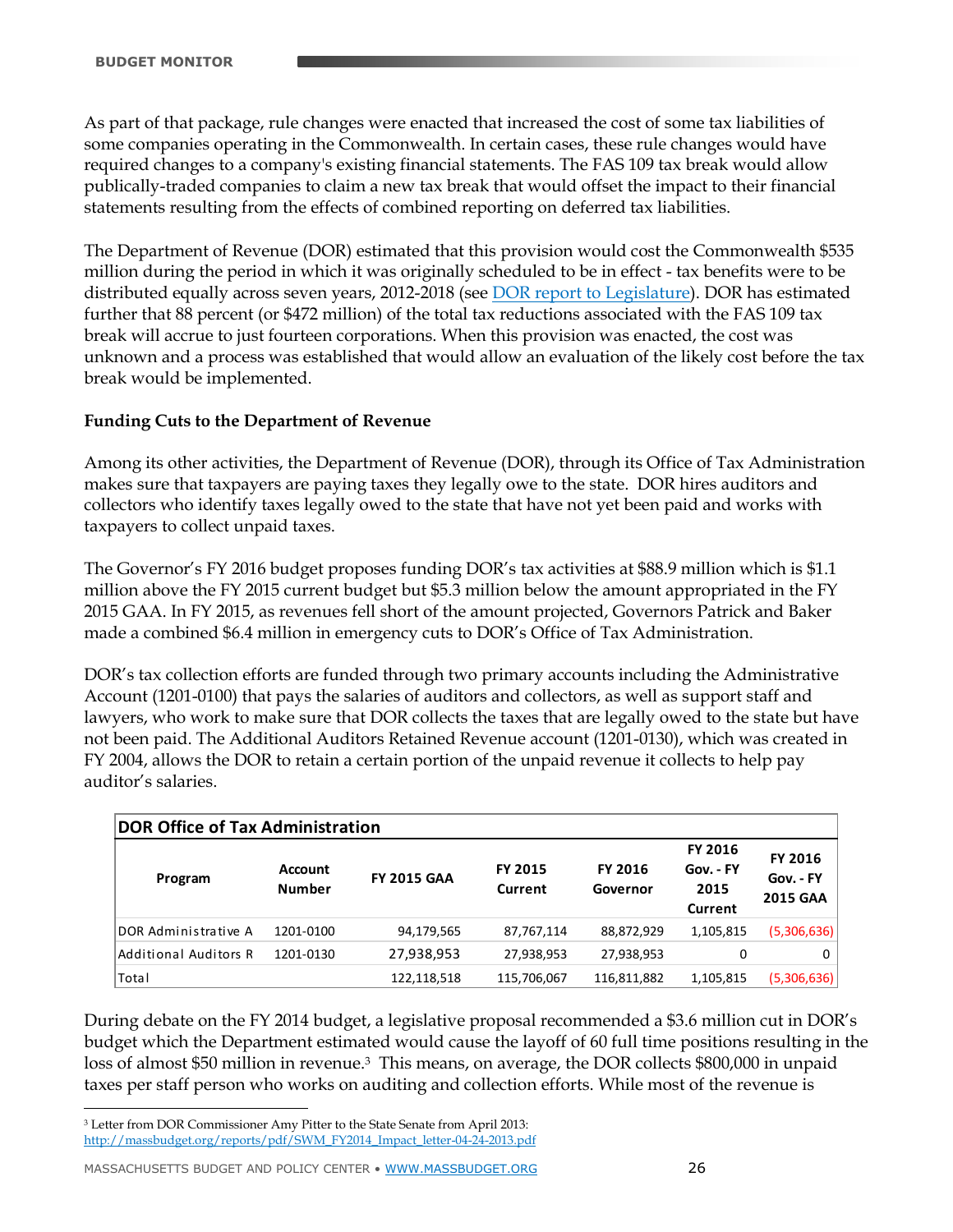collected by the auditors and collectors, who bring in over \$1 million in unpaid revenue each, they work with lawyers and support staff in their collection efforts. If the Governor's proposed FY 2016 reduction of \$5.3 million for DOR is included in the Legislature's final budget, this could result in the loss of tens of millions of dollars in revenue owed to the state in FY 2016. In addition to immediately reducing the amount of revenue recovered through audits, such cuts are also likely to lead to long term reductions in revenue if public awareness of the lack of enforcement encourages greater use of complex tax evasion schemes.

### **Non-Tax Revenue**

There are three main types of non-tax revenue: federal revenues, which are mostly reimbursements from the federal government for state spending on the Medicaid (MassHealth) program; departmental revenues, which are fees, assessments, fines, tuition, and similar receipts; and other revenues, which are mostly funds that the state draws from an assortment of non-budgeted trusts.

Although the Governor has made a commitment not to raise any fees to balance the budget, there are several non-tax revenue initiatives in place. For example, the Governor proposes selling the Sullivan Court House in East Cambridge, and anticipates this will bring in approximately \$30 million. Notably, the Governor's budget proposal also relies on \$82.4 million in ongoing revenue from slot parlors.

There are also initiatives designed to maximize the amount of federal revenue brought in to the state, including increased reimbursements from the Federal Emergency Management Administration (FEMA) to support clean-up from the recent winter storms. The Governor anticipates that these initiatives will bring in approximately \$27 million.

Budgets often rely on funds from off-budget trusts. The Governor does take \$110 million from the Commonwealth Care Trust Fund to help balance the budget, and transfers \$6.9 million from the Community First Trust to help support expanded autism services, but these function more as shifts of existing funding, rather than as one-time uses of off-budget trust funding.

The state has adopted a schedule to move towards full funding of health and other post-employment benefits ("OPEB") for retirees. In Fiscal Year 2012, the state decided to gradually dedicate an increasing share of the Master Tobacco Settlement agreement funds awarded to the state to the State Retiree Benefits Trust to fund this liability. In FY 2015, this transfer was not made, and these settlement funds were directed back into the General Fund in order to help balance the budget. The Governor in FY 2016 is similarly suspending the required transfer, and instead is making a direct appropriation of \$84.6 million into a reserve account to partially cover the OPEB liability. This transfer is approximately \$24.3 million less than the statutorily required amount, and is a one-time savings.

The Governor also "saves" money in FY 2016 by delaying until FY 2017 \$116 million in FY 2016 MassHealth payments. This cash management strategy is in addition to approximately \$340 million in cash management (payment delays) carried forward from previous budget years.